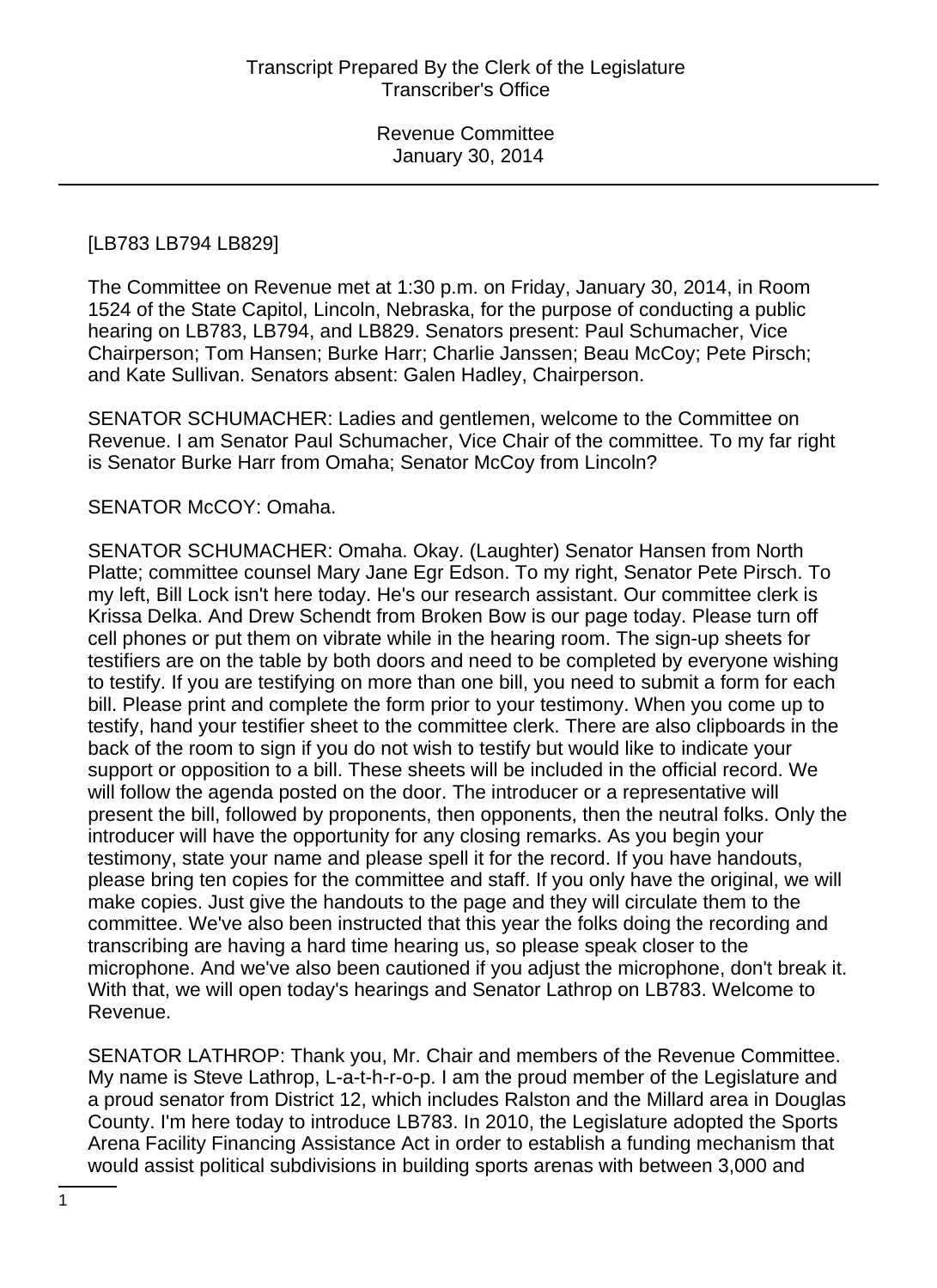7,000 seats. The funding mechanism that was established created a turnback zone within 600 yards of that new arena which resulted in any new sales tax revenue generated within this zone to be turned back to the political subdivision. As a result, the city of Ralston built a new arena that opened in the fall of 2012. Currently, the Tax Commissioner annually audits and certifies the amount of the new state sales tax from the turnback zone after the close of the fiscal year during which the tax revenue was generated. This amount is then certified by December and becomes part of the appropriations process that begins in January of the following year. As a result, there is a lag between the actual collection of the sales tax and the returning of it to the political subdivision, in this case, the city of Ralston. LB783 amends the act to provide that instead of an annual determination, certification, and transfer of these funds, the Tax Commissioner would make quarterly estimates of the amount of sales tax revenue and the new state sales tax revenue generated within the turnback zone. The commissioner would then certify an amount to the treasurer so that the treasurer could then transfer the amount to the Sports Arena Facilities Support Fund on a quarterly basis. This amount would then be transferred to the appropriate political subdivision at that time. At the end of the year, the Tax Commissioner would then determine whether or not a reconciliation of the funds needs to be made. At this time, the city of Ralston is yet to receive any of the turnback funds despite the arena operating for nearly 17 months. By making this change, the city of Ralston and any future cities or counties who would utilize the act would be able to more immediately use the sales...the new state sales tax generated as a result of this project. Mayor Groesser will testify after me today to discuss why this change would be helpful to the city of Ralston and the Ralston Arena. I will...that's my opening. I want to make a comment though to the committee because the committee was intimately involved in this bill passing in 2010. And as my opening indicated, the arena has opened in Ralston and it's operating. And if you haven't been to the arena, I would invite you to come because it's a terrific addition to our community. I happen to go to the hockey games there, and to see the number of people who come to support the athletic events that are there and what it does for the Ralston community is impressive. But more importantly and to the point of the Revenue Committee, sort of the promise of turnback financing is, if you allow us to put an arena there, what's going to happen is it will spur economic development in the area. And I am happy to report to you, and you can certainly visit with the mayor about this when he's up here--I'm sure he's very, very proud of it as I am--it's doing just that. It is creating economic development on really what was an area of...the arena went where an old golf course was. It was not a particularly great golf course. It was one I actually struggled with. But it was kind of an area between the Interstate 80 and Harrison Street. There was just a stretch there where there wasn't much going on. And this...the presence of this arena has spurred the development that we promised it would spur. It's creating the revenue it promised we would create with the presence of the arena. It's doing everything we promised. We just didn't think through how the payments were going to be made. And we're not asking today to increase the circle to get one more dime that the original bill didn't provide for. This bill simply says instead of making us wait and do this like with a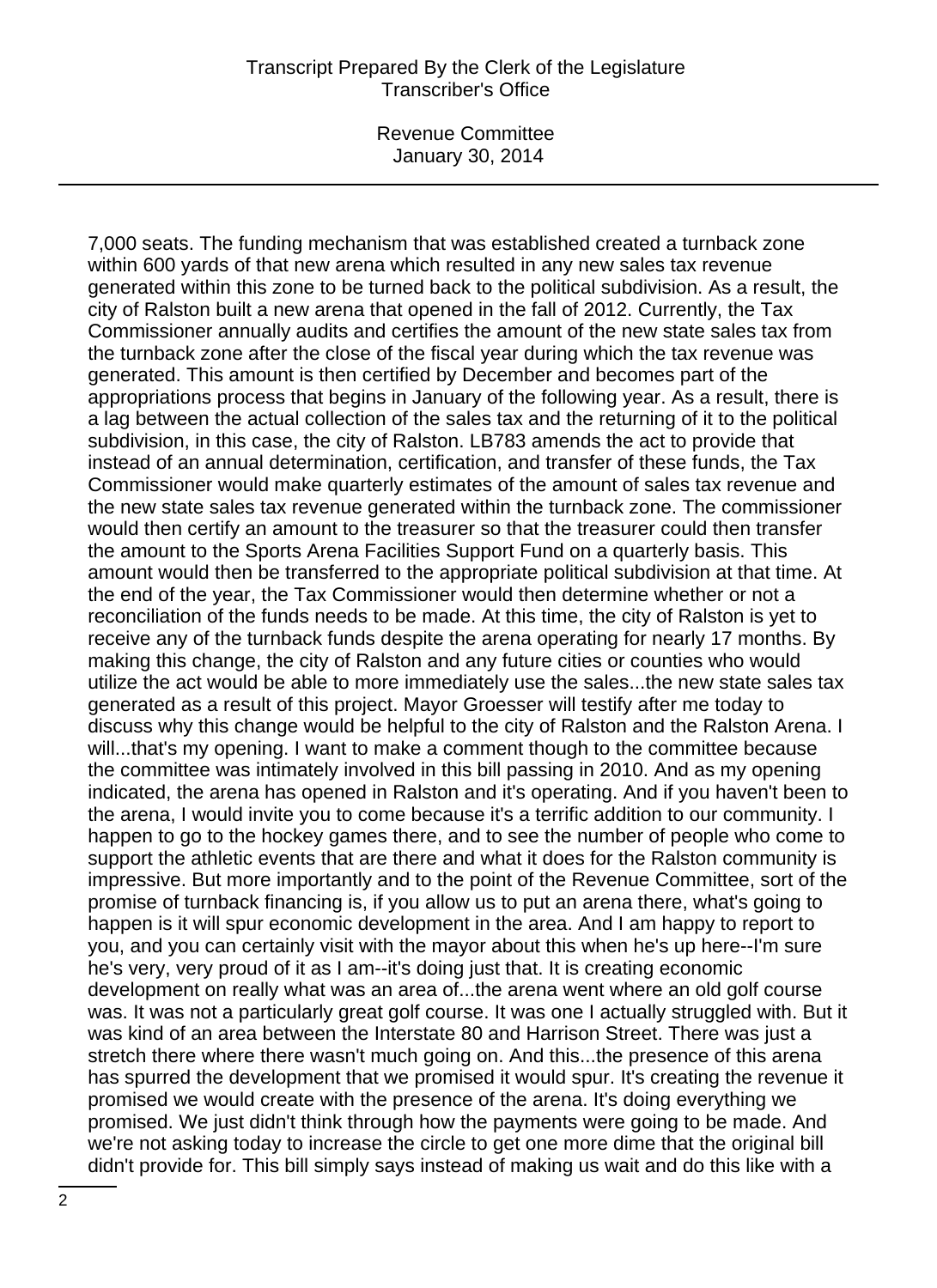one year lag, let us have quarterly payments so that we can actually use the money as we need it to pay on the bonds, which is sort of the whole point of the turnback in the first place. And so with that, I would be happy to answer any questions. And I guess that's it. [LB783]

SENATOR SCHUMACHER: Thank you, Senator Lathrop. Any questions for Senator Lathrop? Seeing none, will you be staying for closing? [LB783]

SENATOR LATHROP: Yes, I will. [LB783]

SENATOR SCHUMACHER: Thank you, Senator. We're ready now for proponents on LB783. [LB783]

DON GROESSER: Good afternoon. I'd like to thank the Revenue Committee for seeing me, Mr. Chairman. My name is Don Groesser, Don, D-o-n, Groesser, G-r-o-e-s-s-e-r, and I'm the mayor of Ralston, Nebraska. I've been the mayor for 17 years, so it's been quite a long, long, long time. But I really want to take the opportunity to talk to you guys today. And we...as Senator Lathrop said, in 2010, we passed a bill called LB779 which gave us the opportunity to build an arena in Ralston and it also gave the opportunity to any other city or county to do the same thing. We are up and running. We opened October of 2012. And we've been going for 17 months. The project is going very well. We've got lots and lots of people coming. We got about 80 events that we've had already and we've had over about 300,000 people attend our arena. So it's been a really good economic boost for our city and a good economic boost for the community, the whole area. We did have a...we...our problem basically is that, you know, we're a small city and we have 6,000 people. Of course we wouldn't have been able to build this arena without the help of the turnback tax of LB779. But my...since we started construction, I've had the construction loans to pay and now I'm actually starting to pay the actual physical notes of the bills for the bonds. And what I'm having to do is pay these bonds and I'm really taking it out of my reserves and I'm really getting short of my reserves. So it would really be a help to me and to our city to be able to maintain a smoother cash flow so I could anticipate exactly what I have coming in and what I have going out. And this cash flow going up and down with an annual payment, you know, I have to really, really bank it and then all of a sudden I can make the payment and you know. So it's really creating me quite a financial...just some stress. So I think it would help. The money has been collected. It's in the General Fund, so I'm not asking for anything that's not there that shouldn't be ours. I'm just asking for if it could be distributed on a quarterly basis. I think that would help me out a lot. We've already made bond payments over a million dollars to date. And if you've been around small cities, why, a million dollars is a lot of money to me. So it would really, really help us out a lot. I invite you to come down and see the arena any time. I'd love to show you through it. It's just a beautiful complex. We got lots of things going on and love to have you come to Ralston and enjoy our facility. So with that, I would be happy to answer any questions.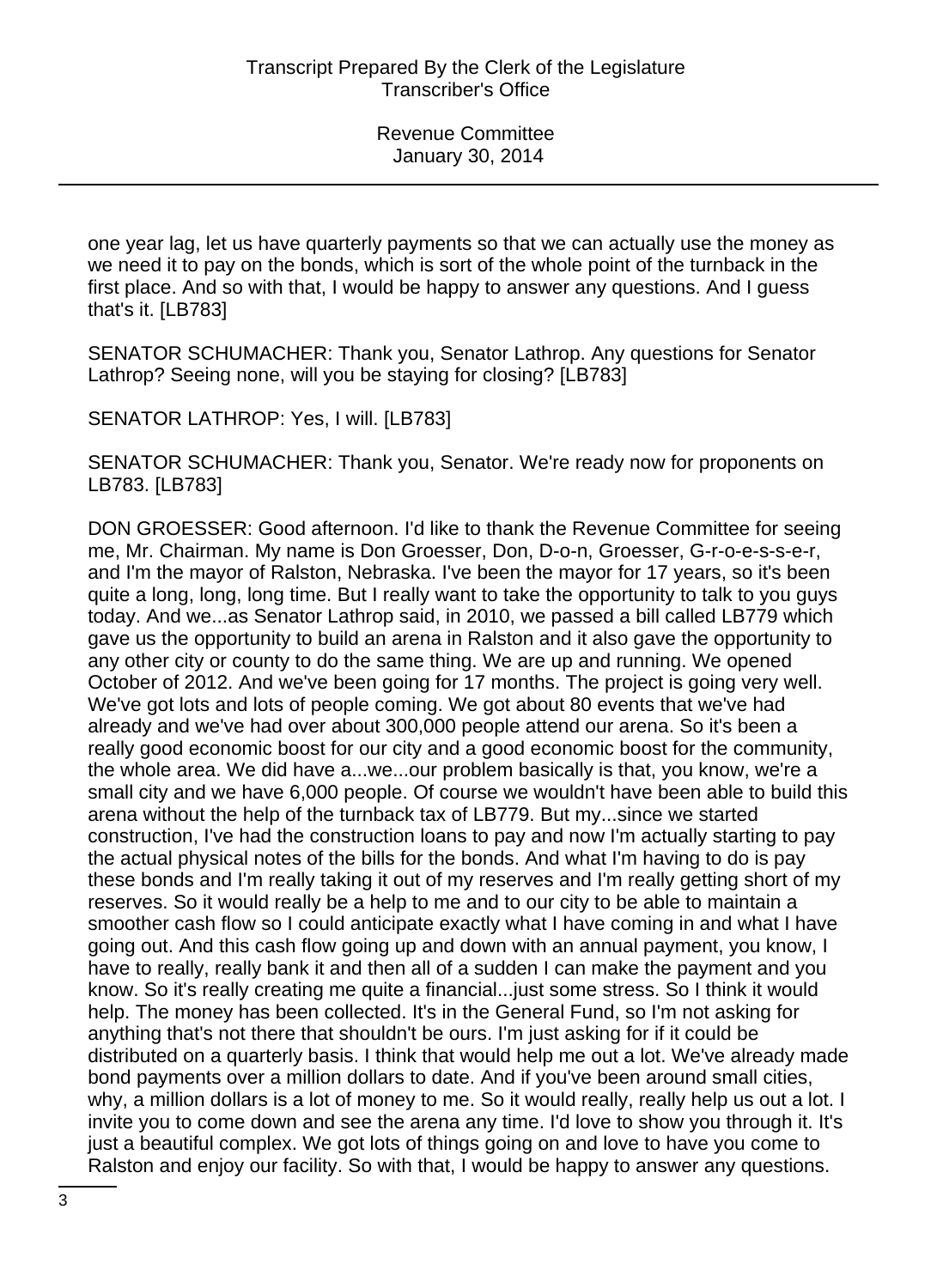[LB783]

SENATOR SCHUMACHER: Thank you, Mayor Groesser. Any...Senator Harr. [LB783]

SENATOR HARR: Thank you, Chairman Schumacher. In light of your guest tomorrow night at the arena, is it correct that this arena is not killing Ralston and to get the money early would not be killing the state? [LB783]

DON GROESSER: It would not be killing the state because the state already has the funds in the General Fund. [LB783]

SENATOR HARR: Thank you. [LB783]

DON GROESSER: Okay. [LB783]

SENATOR HARR: For the record, Bill O'Reilly is speaking tomorrow. That's why you can say that. [LB783]

SENATOR SCHUMACHER: Thank you for that information, Senator Harr. [LB783]

SENATOR HARR: Useless. [LB783]

SENATOR SCHUMACHER: Was that a little advertisement for the program or... [LB783]

DON GROESSER: If you'd like to come, we'd like to have you. [LB783]

SENATOR HARR: Tickets are still available. [LB783]

SENATOR SCHUMACHER: Any other questions for Mayor Groesser? Thank you for your testimony. [LB783]

DON GROESSER: Thank you very much. [LB783]

SENATOR SCHUMACHER: Next proponent. Welcome, Lynn. [LB783]

LYNN REX: Senator Schumacher, members of the committee, my name is Lynn Rex, L-y-n-n R-e-x, representing the League of Nebraska Municipalities. And we'd just like to go on record in support of this bill. We think it's appropriate and simply expedites the funding for the city of Ralston on this project. And I would underscore what the mayor and Senator Lathrop have said. It's a phenomenal facility if you haven't been there, and it's done great things for Ralston and the surrounding area. So I'd be happy to answer any questions you may have. [LB783]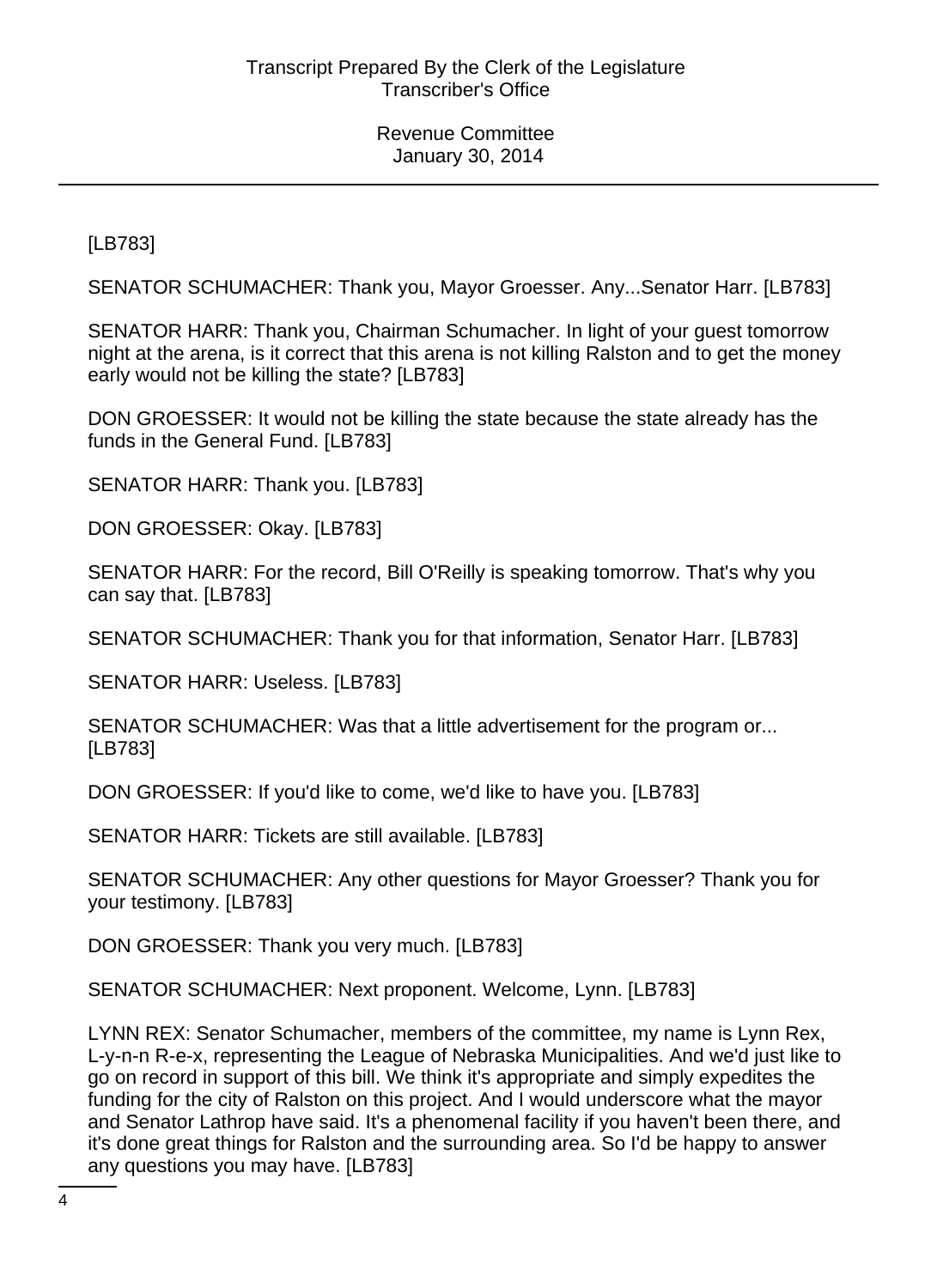SENATOR SCHUMACHER: Any questions for Ms. Rex? Seeing none, thank you for your testimony. [LB783]

LYNN REX: Thank you, and we hope you expedite the bill quickly. Thank you. [LB783]

SENATOR SCHUMACHER: Next proponent. Seeing none, opponents. Any opponents to this proposition? Seeing none, any people in the neutral position? Seeing none, Senator Lathrop, would you like to close? [LB783]

SENATOR LATHROP: Just briefly. And thank you, Mr. Chairman and members of the committee, for your attention. I just want to emphasize or reiterate what I said in my opening and what the mayor indicated. We're not increasing the liability of this state at all. And so you look at the fiscal note. What's happening is instead of having the money that's been collected, that's earmarked for this turnback paid next year, it would be paid in installments as it comes in essentially in quarterly installments. We're going to try to work and see if there's not some way to eliminate the fiscal note, which is not so much a new expense as it is bringing an expense into this year that would otherwise be...or bringing a payment that will be made next year into this year. And I'm not sure how we're going to do that yet, but we're going to work with legal counsel, the Department of Revenue, and find a way because the money is already banked by this state and it's already earmarked for this particular turnback. So with that, I'd be happy to answer any other questions. [LB783]

SENATOR SCHUMACHER: Senator Hansen. [LB783]

SENATOR HANSEN: I do have one. Thank you. Senator Lathrop, would the 600-yard distance that's involved in this, are there other businesses that have popped up with the economic development that's going on around the new arena? [LB783]

SENATOR LATHROP: Yes, and, in fact, there were...this is situated to the south of L Street. There have been businesses, a significant business that went up, a Menards actually, that went up on...within the radius of the 600 yards, which has helped the economic development considerably. There are some other businesses that have gone up. I know that I went to a ground breaking for a credit union that's gone up around there. There is some talk of other businesses that sits on 72nd on the Ralston side or the west side of 72nd. And on the east side, there is some I'd call it some strip malls that are old and not very attractive would be my description. And there is some talk of further development there as this, sort of the development that infects the area after the arena arrives is happening. And that's going to benefit the state, of course, in new taxes that Ralston won't get, you know, which is fine. But it's doing what we promised, which is spurring economic development. [LB783]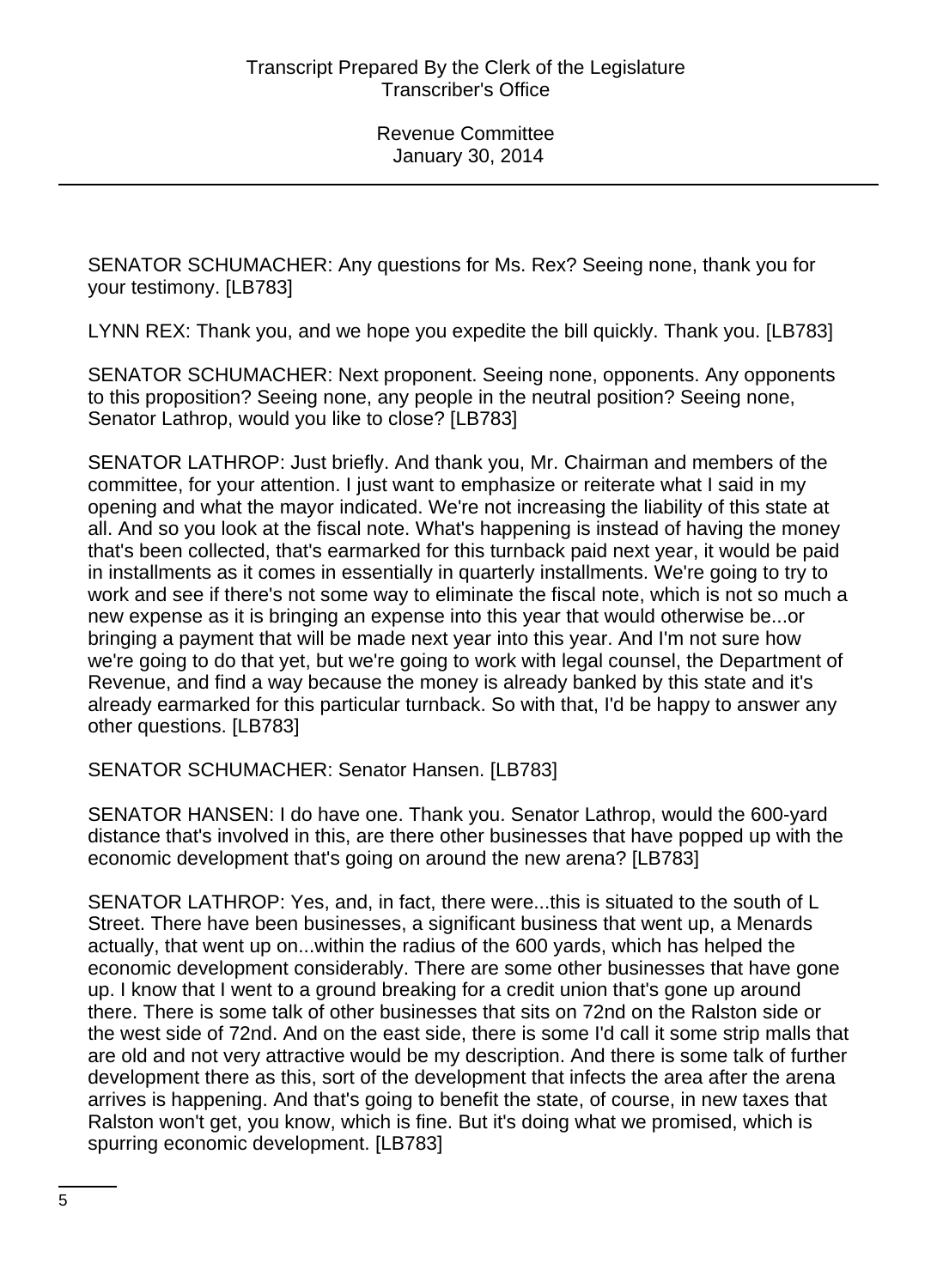SENATOR HANSEN: If the Menards is within 600 yards, do you collect some of the turnback money from them too? [LB783]

SENATOR LATHROP: Yes. No, that's happening right now, Senator. [LB783]

SENATOR HANSEN: That's pretty good sales. [LB783]

SENATOR LATHROP: They have good sales. And we expect more development to just sort of begin organically at the arena and spread, and that's kind of the deal we made with the state. We'll create the new sales tax dollars and we'll grab the ones that we create in the first two years, and all that other stuff that comes will go to the state and the state will have that as revenue for their General Fund. It's working. This idea is working. [LB783]

SENATOR HANSEN: Thank you. [LB783]

SENATOR SCHUMACHER: Senator Harr. [LB783]

SENATOR HARR: Thank you, Chairman Schumacher. Just quickly, you mentioned the fiscal note. Can you explain the fiscal note on this? [LB783]

SENATOR LATHROP: Well, as I understand it, the money that they're collecting in 2014, I'm going to simplify it because I'm not neither a Revenue nor an Appropriations member, but as best I can understand, they're going to collect it in '14 and then certify it, and then it becomes part of the appropriations process next year. And so what we have is a lag between when the money is coming into the state and when it's actually paid out so that it can be used to satisfy the bonds. And all the bill is doing is saying let's make the payments as the money is coming in, in quarterly installments. And then because it's somewhat of an estimate in the fourth quarter, we would do sort of a reconciliation. If for some reason the quarterly installments were too much, then the reconciliation happens in the fourth quarter. [LB783]

SENATOR HARR: And what's the \$132,000 then going forward cost, \$139,000, if you know? And I know you only get these 24 hours ahead of time so it can be difficult. [LB783]

SENATOR LATHROP: Yeah. I... [LB783]

SENATOR HARR: Are you looking to an amendment to lower the fiscal note? [LB783]

SENATOR LATHROP: Yes. I'm going to work with... [LB783]

SENATOR HARR: Okay. [LB783]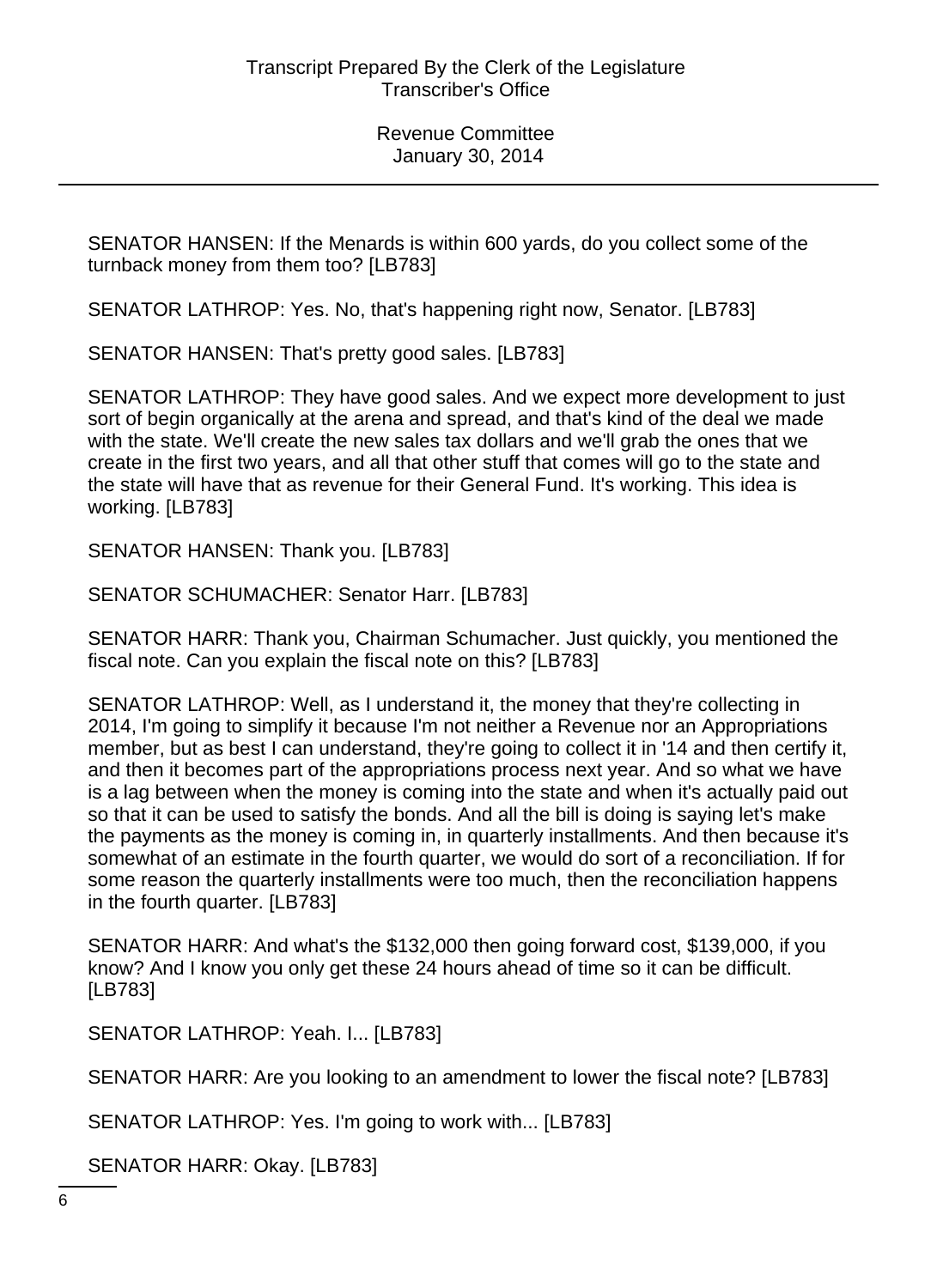SENATOR LATHROP: ...legal counsel and the Department of Revenue to try to determine because it's not costing any money that isn't already going to be paid. It's just what year it's paid in. And that's what we're going to work on to determine... [LB783]

SENATOR HARR: So it'd be nice if we could have this in October. [LB783]

SENATOR LATHROP: Well, it'd be nice to have it in quarterly installments. [LB783]

SENATOR HARR: No, the fiscal note in October. [LB783]

SENATOR LATHROP: Oh, sure. Okay. That's a reference to his Exec Board hearing. Anyway. [LB783]

SENATOR SCHUMACHER: Any other questions? Senator Pirsch. [LB783]

SENATOR PIRSCH: Thanks. The fiscal note since it's been raised there, is that just then reflects a cost to be able to project on a shorter basis what the revenue stream is owed, what's due? Is that... [LB783]

SENATOR LATHROP: The greatest share of that is just moving into this year payments that are going to be made next year. Okay. I'll try it again. [LB783]

SENATOR PIRSCH: So in the long term it'll balance out. Is that what you're saying? [LB783]

SENATOR LATHROP: In the long term the state will not spend any more on these turnback payments than they would otherwise. All we're doing is asking that they be paid as received in quarterly installments. [LB783]

SENATOR PIRSCH: Okay. [LB783]

SENATOR SCHUMACHER: Essentially, Senator Lathrop, you're making a even flow out of otherwise lumpy flow of money. [LB783]

SENATOR LATHROP: That's exactly it. That's exactly it. [LB783]

SENATOR SCHUMACHER: Okay. Any other questions? [LB783]

SENATOR PIRSCH: Yeah, I have a follow-up. [LB783]

SENATOR SCHUMACHER: Follow-up. Okay. [LB783]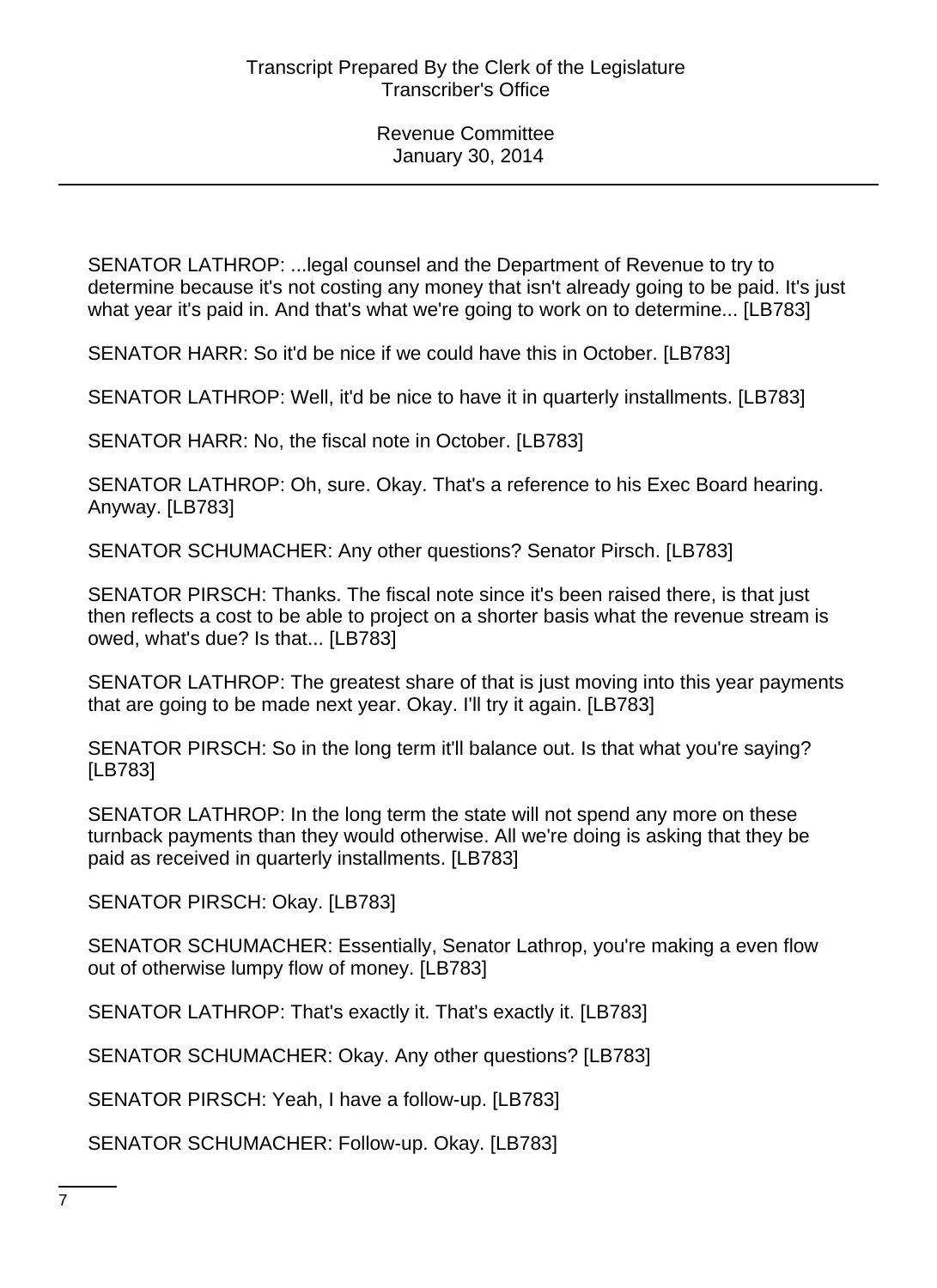SENATOR PIRSCH: Just is it...so is it once a year then it trues up? You have these projections, three of a... [LB783]

SENATOR LATHROP: Yeah. The way the bill is written it would say the Tax Commissioner is going to make an estimate so that we don't get to where we have to spend a lot of time and a...I don't think it would be that difficult for them to make the estimate, but in the event the estimate is off for the good or the bad, okay, they would reconcile that in the fourth installment. So they estimate how much the turnback would be for the first quarter, they send a check out. They estimate the second one, they send a check out. They estimate the third one, they send the check out. The fourth quarter they do a reconciliation and say we should have sent you this much money, and so they make sure by the end of the year it is exactly and no more than the turnback bill called for. [LB783]

SENATOR PIRSCH: Okay. That was my assumption. Thanks. [LB783]

SENATOR SCHUMACHER: Thank you, Senator Pirsch. Any other questions? Thank you, Senator Lathrop. [LB783]

SENATOR LATHROP: And I'll just wrap up with this comment. Ralston and this senator in particular appreciate the work of the Revenue Committee on this turnback. It is an idea and a deal that works and we're not asking for anything more. We're just asking for a little help on how it's paid out. So thank you very much. [LB783]

SENATOR SCHUMACHER: Thank you, Senator Lathrop. That concludes the hearing on LB783. (See also Exhibit 10) For the benefit of the audience, I might point out that you will see senators come and go today. It's not because they're bored or want to get out of here, well, they might want to get out of here, (laughter) but because they've got other hearings that they've got to attend, other bills that they've got to present, and so we're trying to work through a limited time frame in 60 days and get everything in. Next one up on the agenda, LB794. Senator Burke Harr, welcome to Revenue. [LB783]

SENATOR HARR: Thank you, Chairman Schumacher. To follow up on your last comment, I have four bills this afternoon, so I will be doing the introduction on this and I will be doing what I dislike, is when a person introduces a bill and leaves, and you get to listen to the people who may be against this. So I apologize up-front. [LB794]

SENATOR SCHUMACHER: Well, that will help us dispose of the bill rather quickly then. [LB794]

SENATOR HARR: Well, and that's what they would like. Chairman Schumacher and members of the Revenue Committee, I am Senator Burke Harr, H-a-r-r, and I represent midtown Omaha, which is comprised of Dundee, Benson, the Keystone neighborhoods,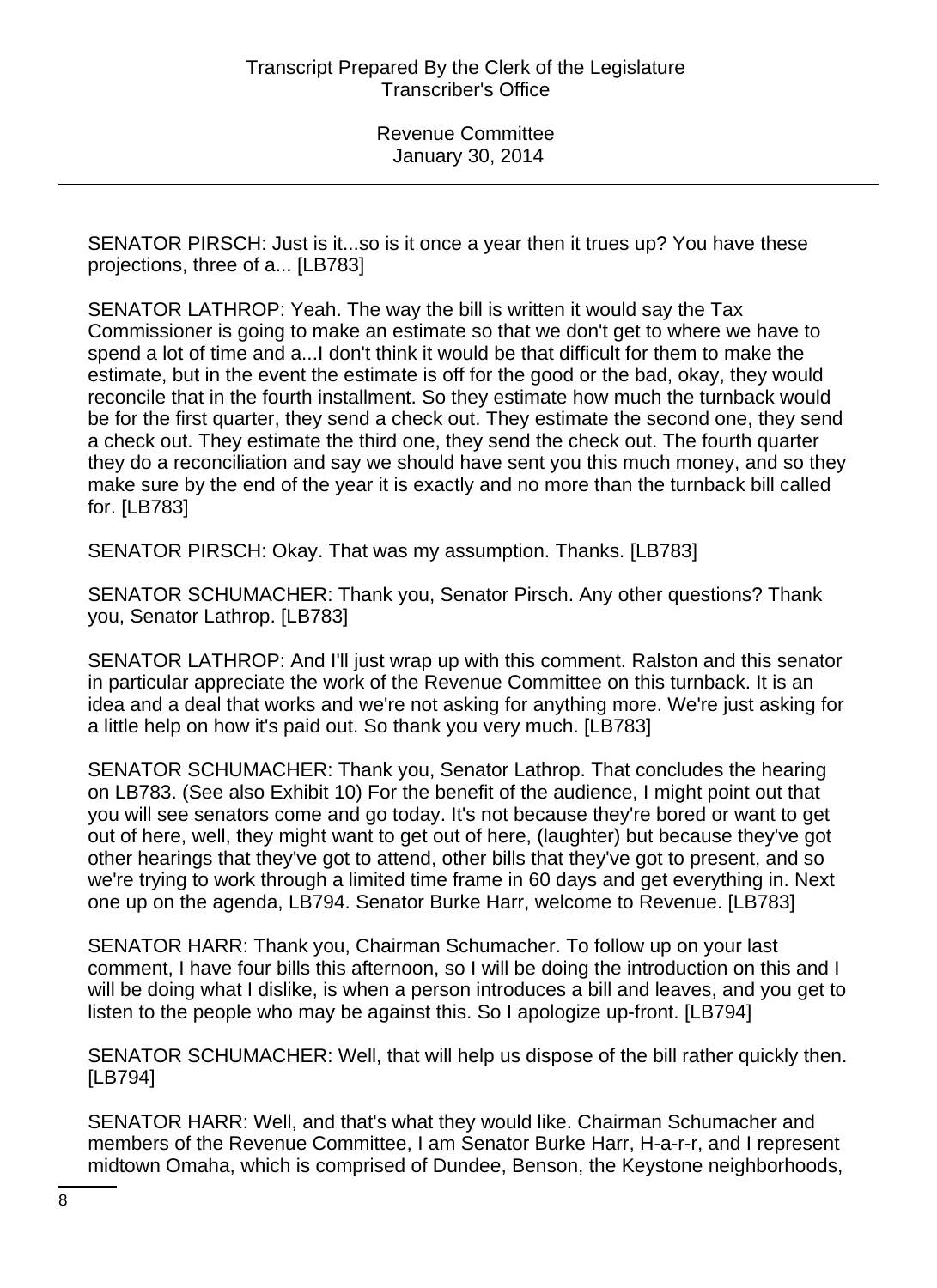Revenue Committee January 30, 2014

and a few others. This bill is looking at two bills that were introduced last year and trying to marry them together. We had a bill last year from Senator Hadley, that Chairman Hadley brought on behalf of the Department of Revenue, that there was concern that there is sales money collected by the merchant but then never given to the state. And so there was a look at changing the way we do the liens. And then Chairman Schumacher, today, had LB333, which is a complaint from the merchants that they have to pay for the credit card processing fee on sales tax to a tune or a loss of approximately \$8 million a year. So we look at these two situations and we say, how can we correct it so that maybe both sides come out a little bit ahead and a little bit behind? And so that's what this bill attempts to do. LB794 requires any retailer that uses a credit card debit card for purposes of sales to utilize software that once the card is swiped the sales tax owed to the state will go to immediately to the Department of Revenue and will not be held in an escrow account that is now paid at the end of the month, quarter, or year. The state gets the money faster and it's guaranteed, and it will make paperwork less cumbersome for the retailers because they don't touch the dollars. Also the retailers...to the advantage of the state, retailers cannot borrow or float the escrow account. LB794 would also increase the fees kept by retailers for collecting the sale and use tax. The collection fee is currently 2.5 percent of the first \$3,000 remitted each month. LB794 keeps the 2.5 percent on the first \$3,000 and adds an additional .5 percent on amounts remitted over \$3,000 a month--LB333. It restores the 2002 level of compensation for those businesses and other entities compelled to collect the tax on behalf of the state by adding back into reimbursement compensation calculation of one-half of 1 percent of all amounts in excess of \$3,000. According to an editorial in the World-Herald, written by Mr. Jim Otto with the Nebraska Retail Federation, dated October 29, 2013, Nebraska retailers and restaurants are forced to remit to the state over \$8 million more in sales tax annually than they collect on a net basis. It is the result of the fees charged by credit card companies when it's taxed to a credit card sale. The credit card fee is charged on the total amount, including tax, not just the sale itself. If I buy something in Lincoln or Omaha, there will be a 7 percent sales tax. Depending on the contract with the credit card processor, the business has negotiated that there will be a cost of 9 cents to 21 cents to process the tax. Using a moderate fee of 14 cents, the merchants will actually receive \$6.86 in sales tax after paying the fee to the credit card processor. The business then eats...so this is based on a \$100 sale, excuse me. So on a \$100 sale what would happen is retailer, after a processing fee, received \$98 on what they sold, and then on the sales tax they'd only receive \$6.86 of the \$7 collected in sales tax. So there's a net loss to the business. So what we're trying to do is to say to the state, you get the money right away; you get the float that before was going to these businesses; but in return you have to pay for the processing fee of the portion of the money you receive. Retailers, you no longer have to pay for the processing of the sales tax, but you've got to pay immediately and you don't get the advantage of the float. That's a breakdown of the law or the bill as written. I would be...I would ask that you would advance LB794 out of committee, and I would be happy to answer any questions. [LB794]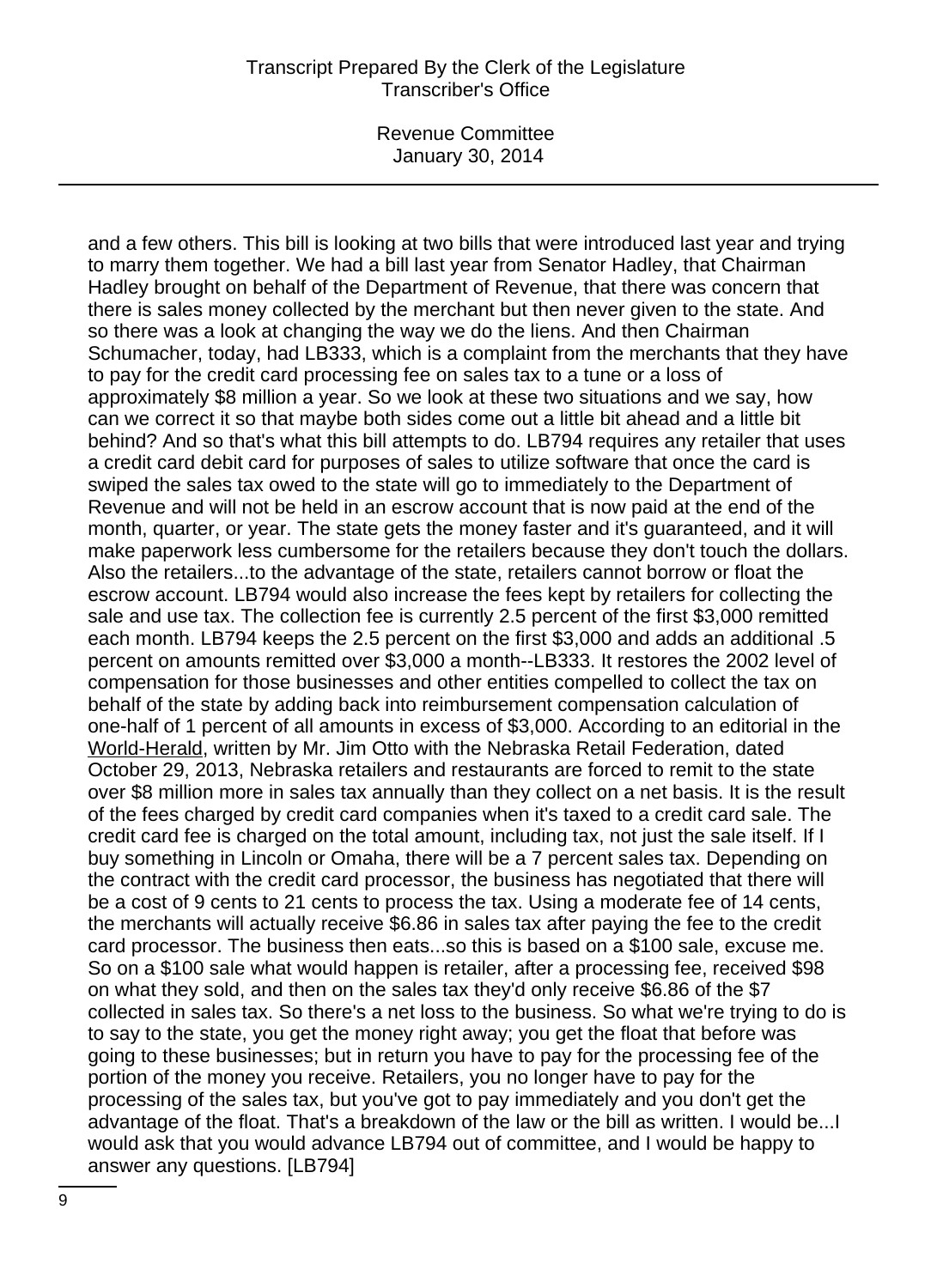SENATOR SCHUMACHER: Thank you, Senator Harr. We might note for the record that Senator Sullivan from Cedar Rapids has now joined us on the committee. Any questions for Senator Harr and LB794? Seeing none. [LB794]

SENATOR HARR: Thank you. And again, I apologize that I have to leave, so enjoy. [LB794]

SENATOR SCHUMACHER: Thank you. [LB794]

SENATOR HARR: Thank you. [LB794]

SENATOR SCHUMACHER: Time now for proponents of LB794. Welcome to the Revenue Committee. [LB794]

BETH BAZYN FERRELL: Thank you. Good afternoon, Senator Schumacher, members of the committee. For the record my name is Beth Bazyn, B-a-z-y-n, Ferrell, F-e-r-r-e-l-l. I'm with the Nebraska Association of County Officials. I'm appearing here in support of the portion of the bill that deals with the commission on collecting sales tax. Last year, and traditionally, we have supported returning that commission to the original 2002 formula so that counties would collect a higher commission on motor vehicle sales tax collections. With that I'd just like to register our support of that piece of it, and I'd be happy to try to answer questions. [LB794]

SENATOR SCHUMACHER: Any questions for Beth? I just have one. If you could just briefly go over the history of this for us. You mentioned 2002; what happened then? And I would guess promises were made and probably not kept or something like that? [LB794]

BETH BAZYN FERRELL: In 2002, there was a big budget crunch, like there was during that time frame. During a special session in 2002, that extra half cent...or half of a percent, was eliminated. So the formula went from being 2.5 percent on the first \$3,000 collected, plus then a half percent on any collections after that, to just the 2.5 percent on the first \$3,000. So what happened was, no matter how much was collected, everyone was limited to \$75 per month in commission, so...and that applied to counties, it applied to retailers, it applied to everyone. So this bill would reinstate that so it would have both halves of the formula again. [LB794]

SENATOR SCHUMACHER: Do you know or have you done any research on this particular bill, whether or not the county would have to add software or computers or anything like that in order to do this instant deduction stuff? [LB794]

BETH BAZYN FERRELL: We have not looked at that part of it. We've only looked at the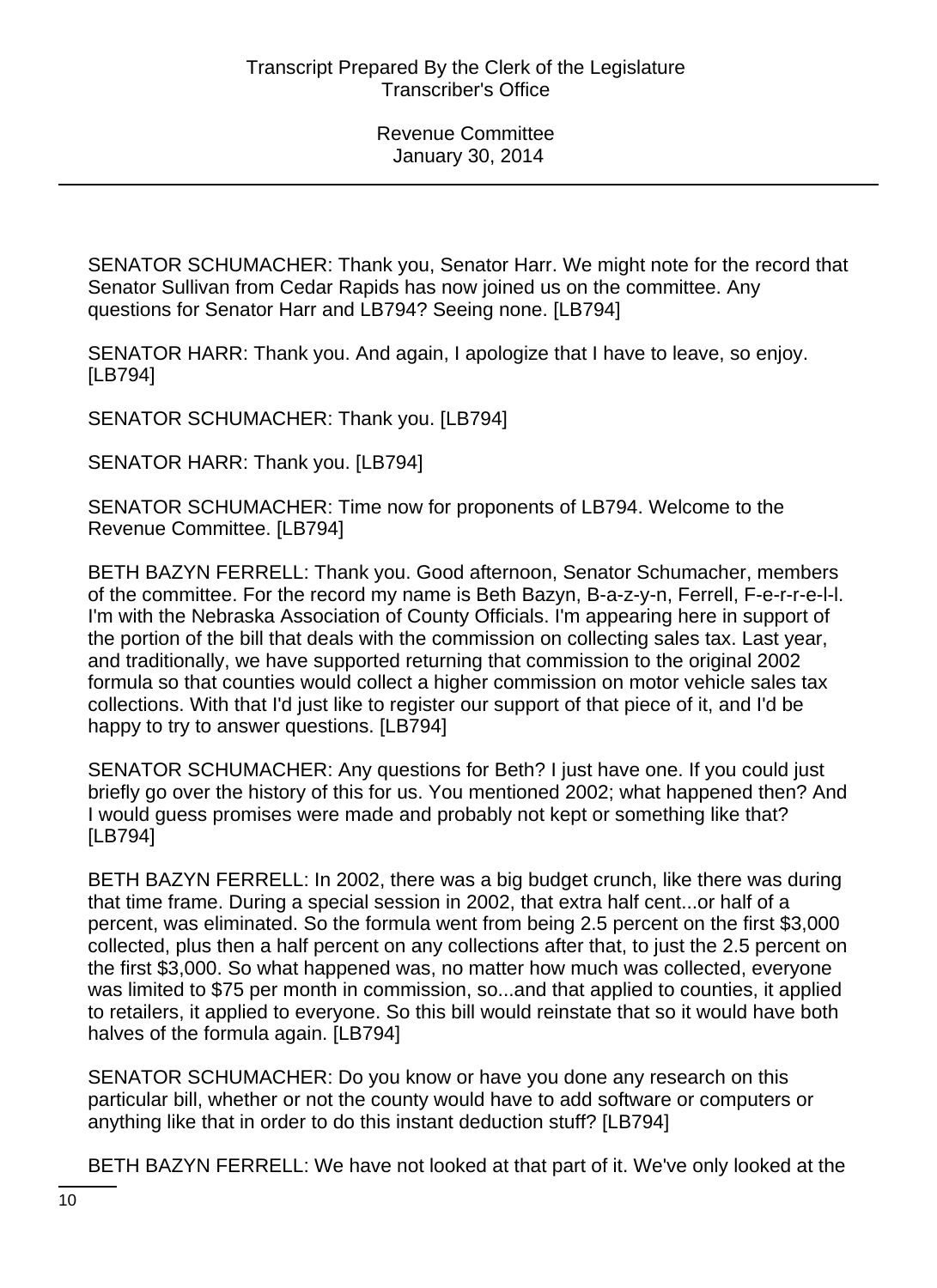commission part of it. I would imagine, though, that there would be some programming that would be involved. [LB794]

SENATOR SCHUMACHER: Any other questions for Beth? If not, thank you for your testimony. Any other proponents? Seeing none, any opponents to LB794? [LB794]

KIM ROBAK: Good afternoon, Senator Schumacher and members of the committee. My name is Kim Robak, R-o-b-a-k. I come to you today on behalf of First Data in opposition to LB794, and I'm also testifying in opposition to LB794 on behalf of AT&T. Specifically we are opposed to the language change in Section 77-2708(1)(a)(i). We are not testifying on the collection fee to merchants and do not have an opinion on whether or not that should be raised to what the amount was in the past, but only on the immediate transmittal of the sales tax to the department. It's unclear from the current language where the payment processors, like First Data, would fit into the requirement and the statute change. But First Data is concerned that the obligation for retailers to acquire software to accomplish the daily sales tax reporting could negatively interfere with the transaction flow process that currently is in place today. Transaction processing relies on speed, safety, and efficiency; so new software requirements have be taken into consideration, the impact that they'll have on the current systems that are in place. LB794 seems to intimate that the point of sale systems would have to delineate between the total transaction amount and the sales tax for each transaction using a credit or debit card. So the idea is that when you use your credit or debit card that a certain amount would go to the retailer or to the bank and a certain amount would go to the state. And while that sounds straightforward on paper, the problem is that behind the scenes to get this done in the computer software system is not nearly as easy. Simply put, there's no software quick fix that exists today that would allow a payment processor to separate out the sales tax portion of a debit card or a credit card transaction at the point of sale and then remit that money to the state. And the reason that's the case is because tax...these payment processors were not set up as tax collection entities. Their systems were designed to enable retailers to accept credit card payments and to move money for customers' convenience. So when a consumer swipes their credit or debit card, only certain information is collected. First, they find out, are you authorized as the right person to do this? And that's why you put in your PIN or sign. Whether the actual account is active, is there actually an account there? And then, third, are there funds in that account that will cover that transaction? So when a card is swiped, it's only the total amount that's transmitted at the point of sale. So in other words, when I use my debit card at the grocery store, a processor like First Data sees that I spent \$100. It doesn't see that I purchased milk, that I got \$40 back in cash, and that I bought some cards that are taxable. Some items are taxable, some items are not. And because the cardholders come from all over the country and we all expect these cards to be seamless at any type of retailer, anyplace in the country, these payment systems have to be interoperable. So 7 million merchants across the U.S. have to be able to communicate with hundreds of payment processors who communicate with a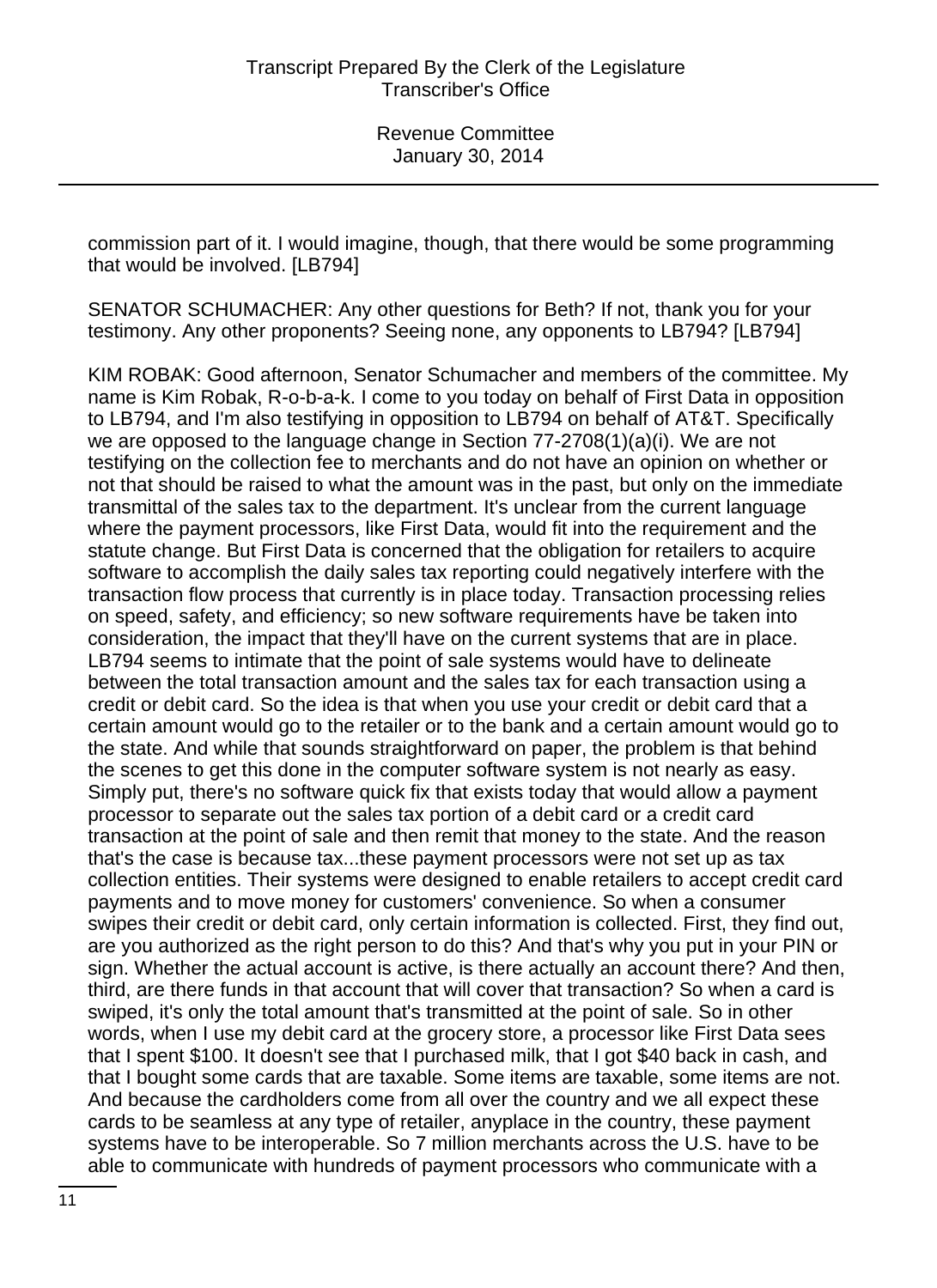dozen payment card networks and then they communicate with the 7,000 financial institutions. The bottom line is, it's an expensive process. The retailers would have to upgrade their systems, which would also cost money. So the bottom line is, we oppose the requirement because of the expense involved and the difficulty of implementing it in the systems that are in place today. And I would be happy to answer any questions. [LB794]

SENATOR SCHUMACHER: Any questions for Ms. Robak? Kim, I have one. First Data does these transactions for outfits outside of the state of Nebraska too. Anywhere else, is this method been tried? Is there software; is there standards that software have to be...would have to meet? [LB794]

KIM ROBAK: I don't believe so. I believe that there was a bill introduced, and I want to say in Connecticut, but I don't know that it passed. And I could double-check on that for you, Senator. But I don't think it's in place anyplace else other than...I understood that the bill had been introduced in Connecticut, and maybe...but I'll find out that information for you. [LB794]

SENATOR SCHUMACHER: Thank you for your testimony. [LB794]

KIM ROBAK: Um-hum. [LB794]

SENATOR SCHUMACHER: Any other questions? Thank you. [LB794]

KIM ROBAK: Thank you. [LB794]

SENATOR SCHUMACHER: Any other opponents? [LB794]

KATHY SIEFKEN: (Exhibit 1) Good afternoon, Senator Schumacher and members of the committee. My name is Kathy Siefken, K-a-t-h-y S-i-e-f-k-e-n, here representing the Nebraska Grocery Industry Association in opposition to LB794. We do support that section of the bill that increases the commission to 2002 levels, but the rest of the bill would be very difficult for our industry and for any retailers to implement. And what I have provided for you with handouts is a letter from the National Conference of State Legislatures, and this bill was the bill that was sent to the state of Connecticut once they dropped legislation in. And they dropped that in early this year. I don't believe it's had time to go anyplace, but it set off alarm bells across the nation because of how overburdensome and expensive it would be. And if you look at the study that has been...or not the study, the summary, that has been provided by the Coalition (sic--Council) of State Taxation, it provides a summary, and then there is also questions or concerns that are listed, 1-17, on the handout. So if you flip to the last two pages, this document really does outline the concerns that we as a segment of the retail industry would have. Basically, the credit card companies don't know the amount of the sales tax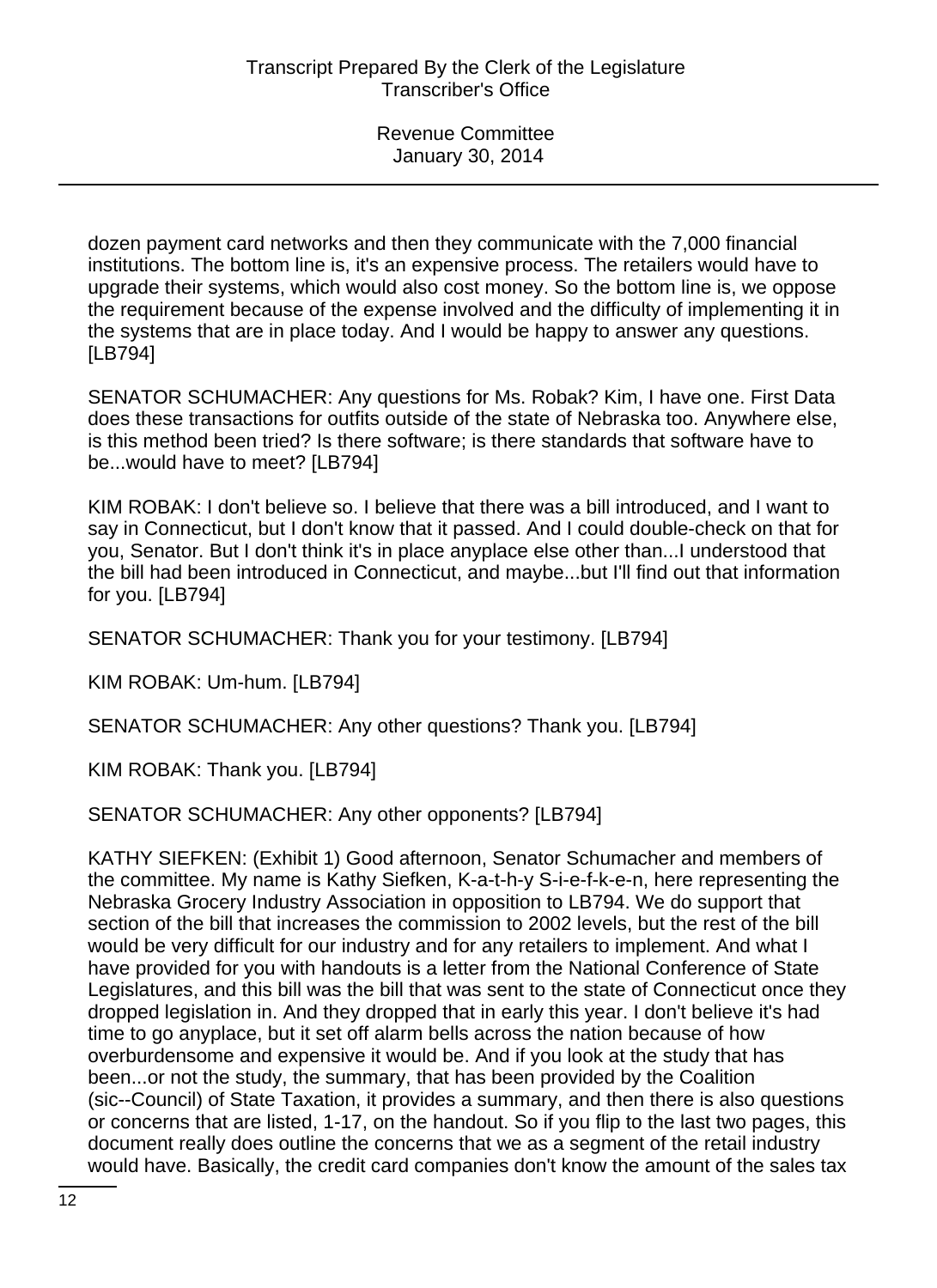Revenue Committee January 30, 2014

to remit. And my understanding is that with the Department of Revenue there is just one place where we touch. And I think Kim outlined it very well in that there are certain pieces of information that are delivered and there is no opportunity in the current software packages that we all have to provide the information that would be required to collect this. It would be very, very expensive. One of our main concerns is just the reconciliation. A lot of the reconciliation would have to be done by hand, and whenever it's done by hand there are errors; and when there are errors, there are penalties. And the list goes on and on. Also, number 17 on the list here really does wrap it up fairly tightly, and basically what that says is "Real-time sales tax collection does not appear to advance any sound tax policy." What it does is it drives up the cost, and those costs would have to be passed on to our consumers; so the cost of food would increase. And if you look at the fiscal note, and I'm assuming that you all have a copy of the fiscal note, but if you go to page 5 it was...that segment of the fiscal note that was provided by the Nebraska Game and Parks Commissions, and Game and Parks is saying that it would cost them \$773,000 to set up the system and to do the reconciliation if this bill should pass. And we contend that each and every grocery store as an independent operator would see astronomical costs that wouldn't be as high as what the Nebraska Game and Parks Commission has set out in the fiscal note; but it would be very, very considerable, and you could use this as a comparison. So if you have any questions, I'd be happy to answer. [LB794]

SENATOR SCHUMACHER: Senator Sullivan. [LB794]

SENATOR SULLIVAN: Thank you, Senator Schumacher. And thank you, Kathy. So but if this proposal is returning to something that was done in 2002, what was the difference back then, that...I mean, is technology not kept up, or, I mean, what's...can you expand? [LB794]

KATHY SIEFKEN: Okay. There are two sections of this bill. [LB794]

SENATOR SULLIVAN: Okay. So it's the one that's about the real-time transactions. [LB794]

KATHY SIEFKEN: The real-time transaction... [LB794]

SENATOR SULLIVAN: Okay. All right. [LB794]

KATHY SIEFKEN: ...is the one that would be overburdensome. [LB794]

SENATOR SULLIVAN: Right. Okay. [LB794]

KATHY SIEFKEN: The other segment of the bill says that if we do this, we would obtain the same level of collection fees that we did back in 2002. And to say it bluntly, right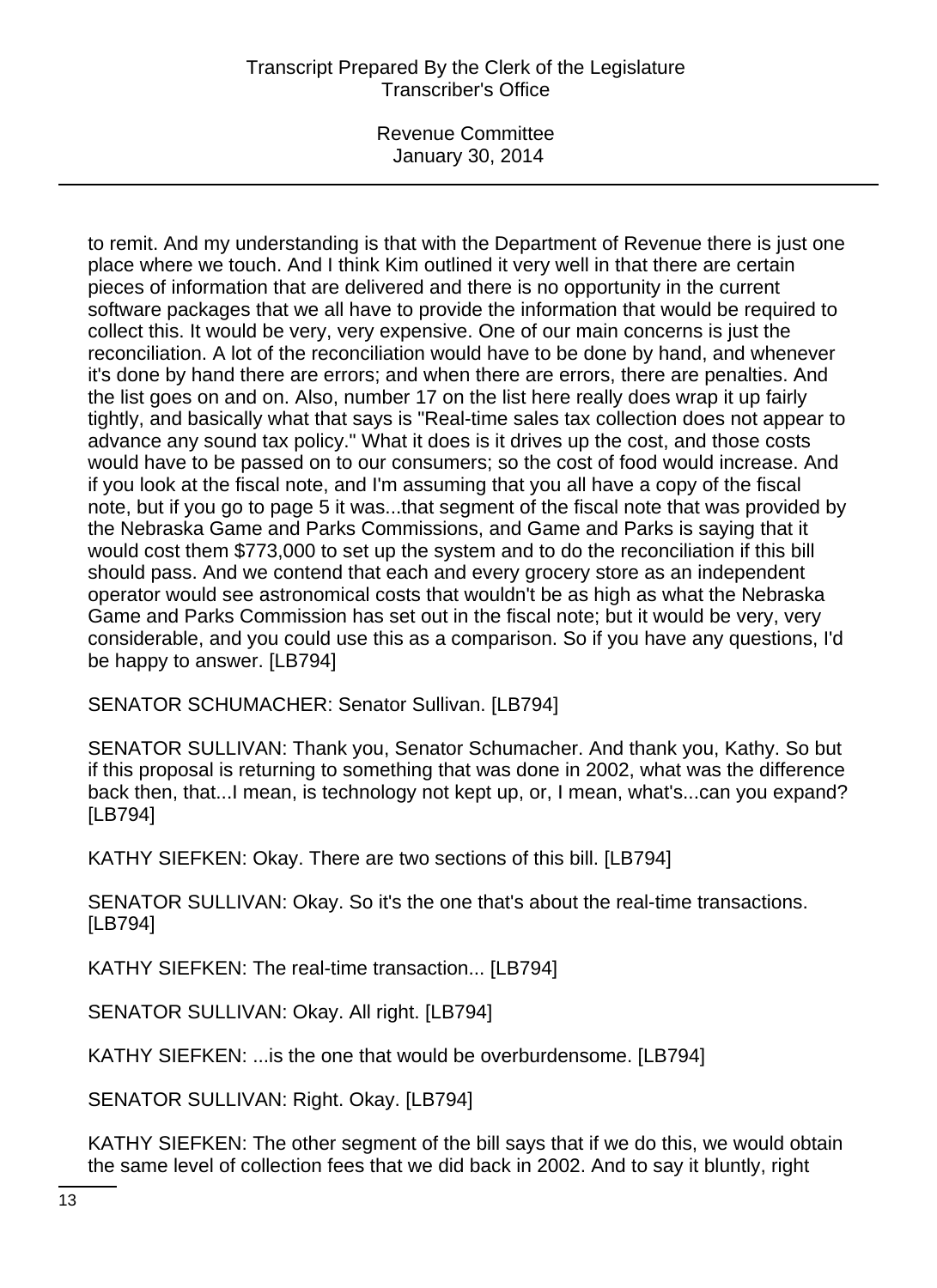now, the state of Nebraska isn't paying us enough money to pay for the cost of collection and remitting of those sales taxes. And we think that we as retailers should be paid a decent wage for doing that service for the state. So we would support that section of the bill that increases the commissions as was promised back in 2002 when there was a budget shortfall. We were told, okay, if you give us this now, we will give it back to you later. And here we are in 2014, and we still don't have it back. And we would like to see that collection fee increased. [LB794]

SENATOR SULLIVAN: Thank you. [LB794]

SENATOR SCHUMACHER: Any other questions? Thank you for your testimony today. [LB794]

KATHY SIEFKEN: Thank you. [LB794]

SENATOR SCHUMACHER: Further opponents. [LB794]

JIM OTTO: (Exhibit 2) Senator Schumacher, members of the committee, my name is Jim Otto; that's J-i-m O-t-t-o. I'm here representing the Nebraska Retail Federation and the Nebraska Restaurant Association in opposition to LB794. As everyone else has said, we do appreciate the portion of the bill that Senator Harr put in there to return it to the way it was prior to 2002. We're very supportive of that. But...and, in fact, for the record, Senator Schumacher has a bill in this committee that would do just that, that would enact that portion and would not do the real-time transfer. So we're very supportive of that. But the bottom line is that it simply isn't worth it to...if we were to enact this, it would cost way more--I mean, many multiples more--to enact this real-time transfer than we would receive in the increased credit card collector...or, excuse me, sales tax collection allowance. I do want to point out these questions are probably repetitive to some of the questions that Kathy passed out to you, but it just kind of gives you an idea of how complicated it is. And one of the ones I'd like to point out is number 6. It says, "How would split tender transactions be handled? Customers often make a purchase using a gift card to pay for part of the purchase price and a credit card for the remainder of the purchase price. Similarly, customers sometimes charge part of the purchase price on one credit card and the remainder on another credit card; for example, if they have reached their credit limit on one card." So it would just become so complicated to do, that it is just...I don't know that these things were...there are just many, many questions. I guess to sum it up I'd just like to tell a quick story. I don't want to say it's impossible. A lot of times I've heard people come and testify and say it's impossible. And my standard whenever anyone says to me that something is impossible, I go "We went to the moon in 1969, and this is impossible?" And I told that to a waitress when I ordered a large pizza, half pepperoni, half hamburger. And she said, "We don't split pizzas." I said, "We went to the moon in 1969, and you can't split a pizza?" And she said, "Our chef didn't go to the moon; I suggest you order two smalls."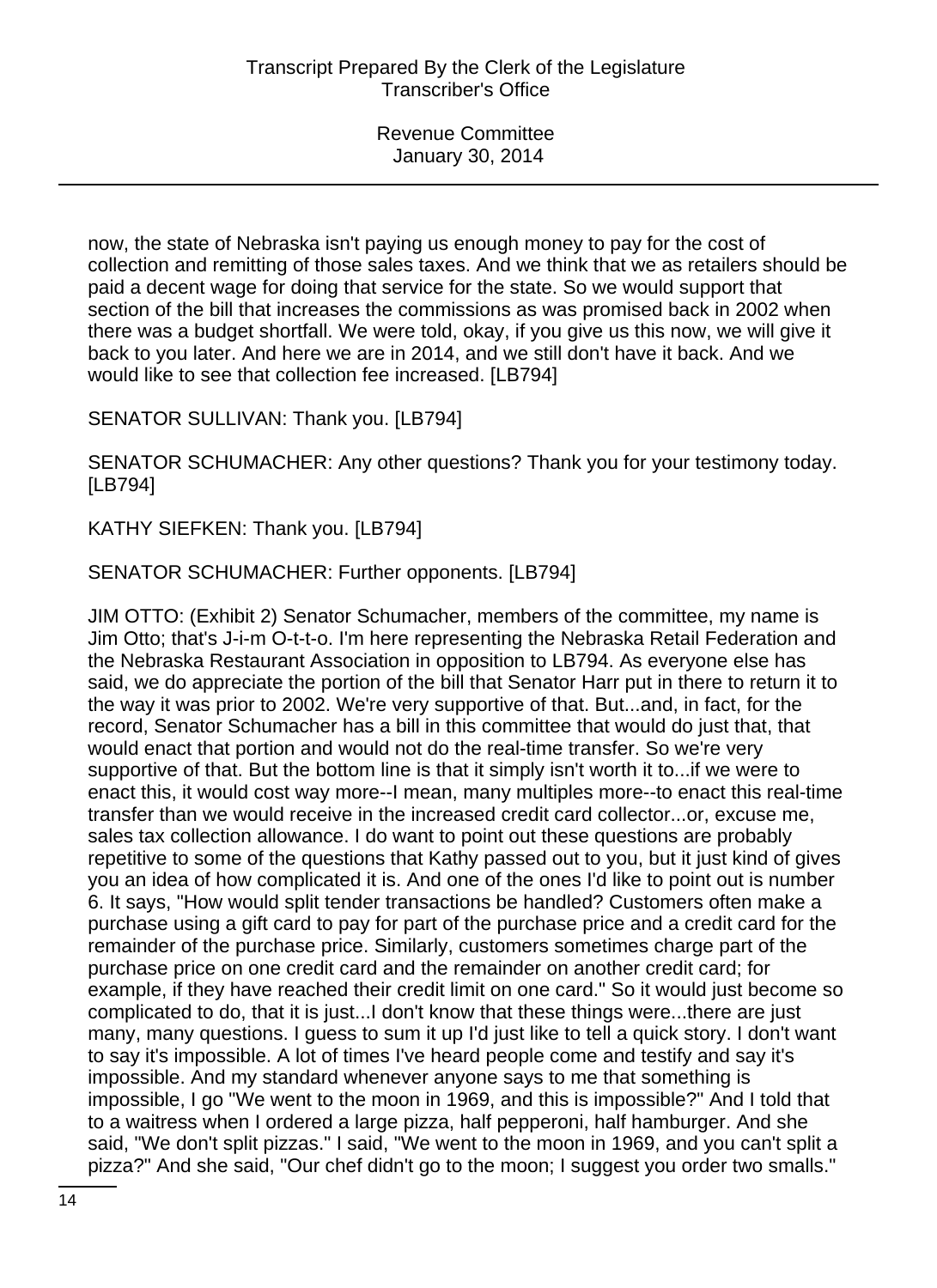(Laughter) So with that in mind, this may not be as hard as going to the moon, but it would be pretty complicated. Thank you. [LB794]

SENATOR SCHUMACHER: Senator Hansen. [LB794]

SENATOR HANSEN: I do have one. Thank you, Mr. Otto. Senator Harr, when he introduced the bill, he said, you know, that it would take away your float. And I know that, you know, if you're going to wait and sort all this stuff out, is float really a major factor in this whole process? [LB794]

JIM OTTO: At 20 percent interest, maybe. At 2 percent interest, no. [LB794]

SENATOR HANSEN: We went to the moon and interest is still .5? [LB794]

JIM OTTO: (Laugh) No, actually float isn't...maybe it is to the state, I don't know. But the float on that money at the present cost of money isn't that much. [LB794]

SENATOR HANSEN: Okay. Thank you. [LB794]

SENATOR SCHUMACHER: Welcome, Senator Janssen, to the Revenue Committee. Any other questions for Jim? I just have one. So it's not your testimony today that the folks that figured out the Obama Web site would be able to figure this out? [LB794]

JIM OTTO: Maybe the ones that figured out how to get him donations would be able to figure it out, but not the ones that did the healthcare. [LB794]

SENATOR SCHUMACHER: (Laugh) Thank you for your testimony. Any other opponents? [LB794]

ROBERT HALLSTROM: (Exhibit 3) Senator Schumacher, members of the committee, my name is Robert J. Hallstrom, H-a-l-l-s-t-r-o-m. I'm here today in opposition to LB794 on behalf of the National Federation of Independent Business. Other than my name and my client that I represent, anything else would be repetitive. I do have a copy of the Council on State Taxation materials also attached to my testimony. And as Mr. Otto suggested, perhaps not impossible, but highly costly for small merchants and business people to conform and comply with the real-time submission. I would suggest that perhaps that pizza waitress would like to send Mr. Otto to the moon, but that's a different matter altogether. I'd be happy to address any questions. [LB794]

SENATOR SCHUMACHER: Any other questions for Mr. Hallstrom? Thank you for your testimony today. [LB794]

ROBERT HALLSTROM: Thank you. [LB794]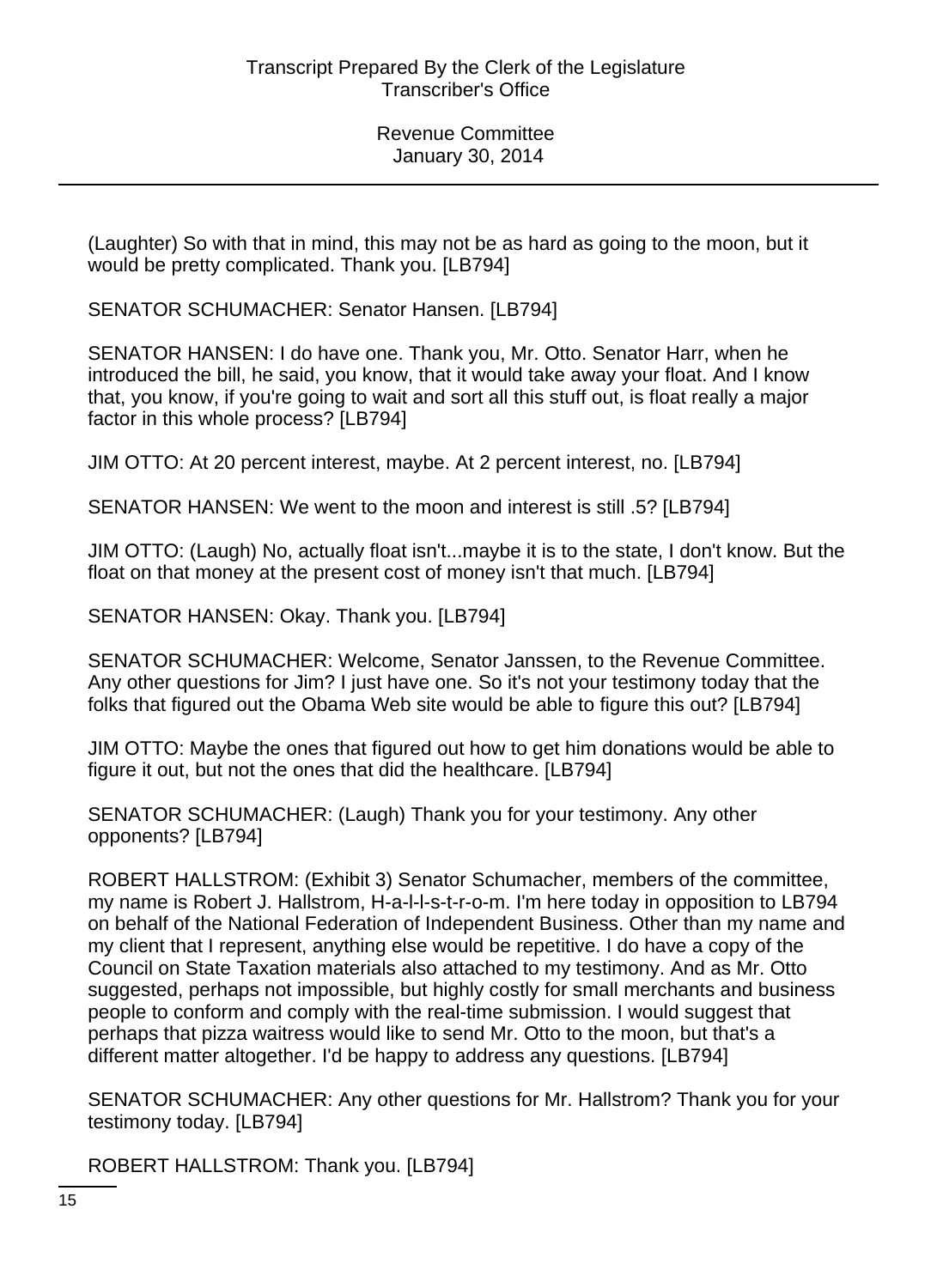TIMOTHY KEIGHER: Good afternoon, Senator Schumacher and members of the committee. My name is Tim Keigher; that is K-e-i-g-h-e-r. I appear before you today in opposition to LB794 on behalf of the Nebraska Petroleum Marketers and Convenience Store Association, and also on behalf of the Nebraska Chamber of Commerce and Industry. Here again, I don't have anything to add to what the previous testifiers have said. I could show Mr. Otto where he could get that pizza though; I've had one like that before, so. I'd be happy to answer any questions if you have them. [LB794]

SENATOR SCHUMACHER: Any questions for Tim today? Seeing none, thank you for your testimony. [LB794]

TIM KEIGHER: Thank you. [LB794]

SENATOR SCHUMACHER: Any other opponents? [LB794]

DOROTHY PORATH: Good afternoon. My name is Dorothy Porath; that's spelled D-o-r-o-t-h-y P-o-r-a-t-h, and I am here to testify in opposition to this bill on behalf of the Nebraska Game and Parks Commission. And I really follow a lot of the things they've already said, so I don't want to go on. But I do want to say that we're a little bit unique because we have over 36 areas and locations across the state, and then a lot of these areas have a single point of sale; but many of them have multiple sites, like an office, a pool, a theater, marina, kiosks. And we even had a credit card machine on the beaches at Lake McConaughy last year for people to have an opportunity to pay. So it's really multiple locations that we may be able to use a debit or a credit card. And some of our areas are open 8 to 5, Monday through Friday; but a lot of ours are seven days a week, and we have the 24/7 on-line permitting system, you could make reservations. And we use the credit card machines, the Web, and then also a cash register system. So while tax is added at most of these sales, a lot of our taxes are backed out, which is all manual processing. An example would be is if you make a reservation to go camping out at Branched Oak or Mahoney Park, you have an opportunity--on the Web--to buy a NEBRASKAland subscription for \$12. And the one sale price is just sent...credit card sales sent to the credit card processing center. The next day we have to look up that magazine subscription and find out where does that person live so you pay the correct city sales tax as well as the sales tax itself, and back that out of the \$12, rather than our system trying to figure that on top. And like if you pay for that camping, our camping is a flat rate fee; but we have to manually back out sales tax as well as the county tax, and then the state lodging tax. So it's all manually. And to try and create that and charge people individually, like create a system to charge tax on top and to have them go out and hit where a person lives and comes back, it's a very detailed system. So we try and make it more simple for our customers and just back that tax out ourself, so. And we are like them, we are unaware of a specific software that would be assisting us to provide this sales tax on a daily basis. We...they brought up a message. I did want to say we do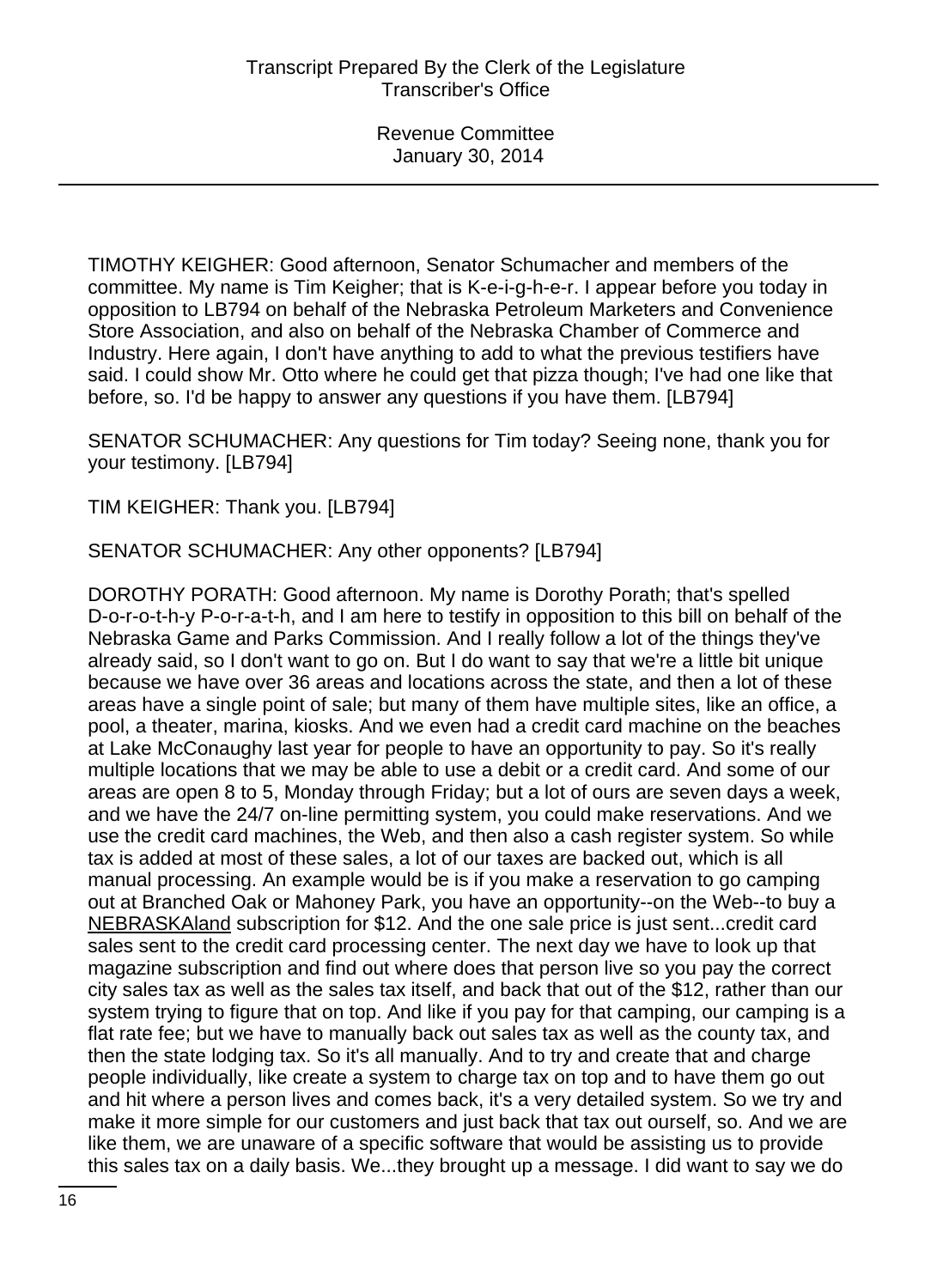put our sales tax right into a liability account, so we pay it every month. It's not like we're trying to hold or not pay our taxes or anything. And due to the anticipated increased workload that this proposed legislation would create, the commission has submitted a fiscal note which was addressed. And the cost of meeting these new requirements would be nearly 75 percent of the amount of taxes we collect as a whole, and exceeds our sales and use tax alone. So if you have any questions for us? [LB794]

SENATOR SCHUMACHER: Any questions? Senator Hansen. [LB794]

SENATOR HANSEN: I do have one. I think I understand what the Game and Parks opposition is to the bill. Do you have a problem doing it quarterly? You still have to do it, but do you do it quarterly, or? [LB794]

DOROTHY PORATH: We pay every month. Any...like a... [LB794]

SENATOR HANSEN: Monthly. [LB794]

DOROTHY PORATH: Right. We pay our... [LB794]

SENATOR HANSEN: Do you have problem with that, doing it monthly? [LB794]

DOROTHY PORATH: No, no. No, it's just to do them every day. [LB794]

SENATOR HANSEN: Okay. Okay, thank you. [LB794]

DOROTHY PORATH: Right. [LB794]

SENATOR SCHUMACHER: I just have one question. How much sales tax does Game and Parks collect of its operations in a year? [LB794]

DOROTHY PORATH: We pay \$650,000 in sales tax and around \$400,000 in lodging tax. [LB794]

SENATOR SCHUMACHER: So about a million dollars generated for the state from your cash fund. [LB794]

DOROTHY PORATH: Right. [LB794]

SENATOR SCHUMACHER: Now does that just go to the general fund or is that routed back to you some way, or do you know? [LB794]

DOROTHY PORATH: We do put it into our accounts based on the method of...I mean, you know, on what the item is for. And then we pay from that account right into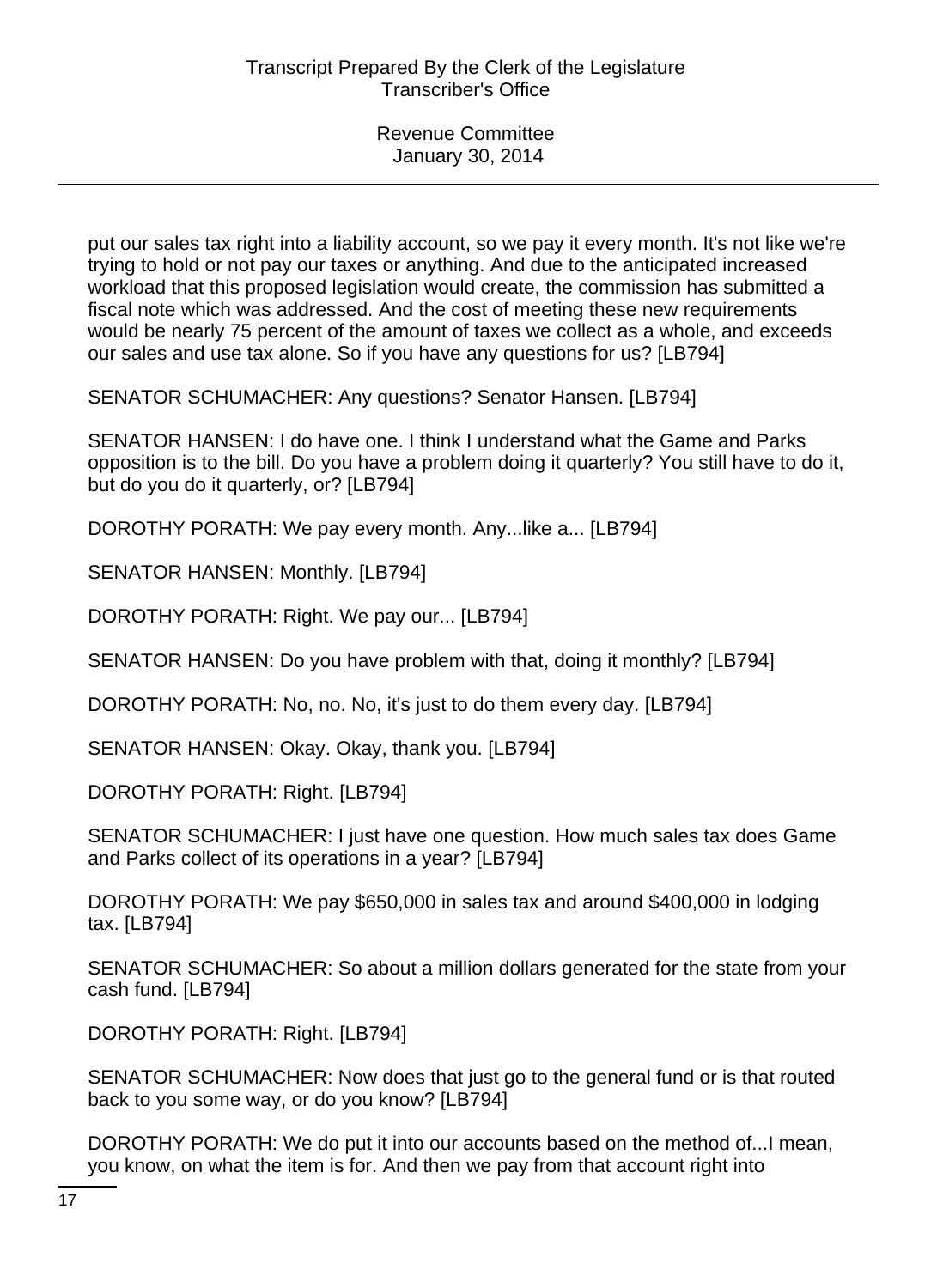the...well, it actually goes to the Treasurers and the Department of Revenue account. [LB794]

SENATOR SCHUMACHER: Okay. [LB794]

DOROTHY PORATH: Right. [LB794]

SENATOR SCHUMACHER: Any other questions? Thank you very much for your testimony. [LB794]

DOROTHY PORATH: Thank you. [LB794]

SENATOR SCHUMACHER: I think we're still on opponents. Any other opponents? Anybody neutral? Seeing none, Senator Harr has waived, and this will conclude the hearing on LB794. Senator Hansen, do you want to take over the helm of the Star Trek Enterprise? (See also Exhibit 11) [LB794]

SENATOR HANSEN: Hang on. I might be a bumpy ride, Senator. Senator Schumacher, welcome to the Revenue Committee. [LB829]

SENATOR SCHUMACHER: I understand this is the most august committee. [LB829]

SENATOR HANSEN: I'm not going there. We do welcome you to introduce LB829. [LB829]

SENATOR SCHUMACHER: Thank you, Senator Hansen and members of the committee. I'm Paul Schumacher, S-c-h-u-m-a-c-h-e-r, representing District 22 in the Legislature. And I am introducing today LB829, which deals with a subject...had you told me it would be a subject, I wouldn't have believed just a few months ago. Everybody knows when you go buy a roll of postage stamps there's not sales tax. Well, you'd probably be wrong in some cases. So let's go through a simple example of a problem that was brought to my attention which appeared on the surface to be a fairly minor, maybe isolated problem, which isn't so. It is a large problem and it affects businesses across the state, particularly those that are involved in the printing business or who use printers and do some type of mailings. Start out with something simple: You want to send your Christmas cards. You go down to the post office and you get a roll of stamps and you address your Christmas cards, put the stamp on, take it to the post office and mail it, and there's no tax at all. But you want to also put a Christmas letter in there. And you put the...you say, I don't have a Xerox machine, I'll just go down to the local print shop, have them print up my Christmas letter on nice Christmassy paper, stuff it in an envelope. I'll give them a mailing list and when they've got it all prepared they can take it down to the post office and put postage on it, and I'll reimburse them for the postage. Sounds fair enough. There shouldn't be any sales tax, should there? No. Well, there is.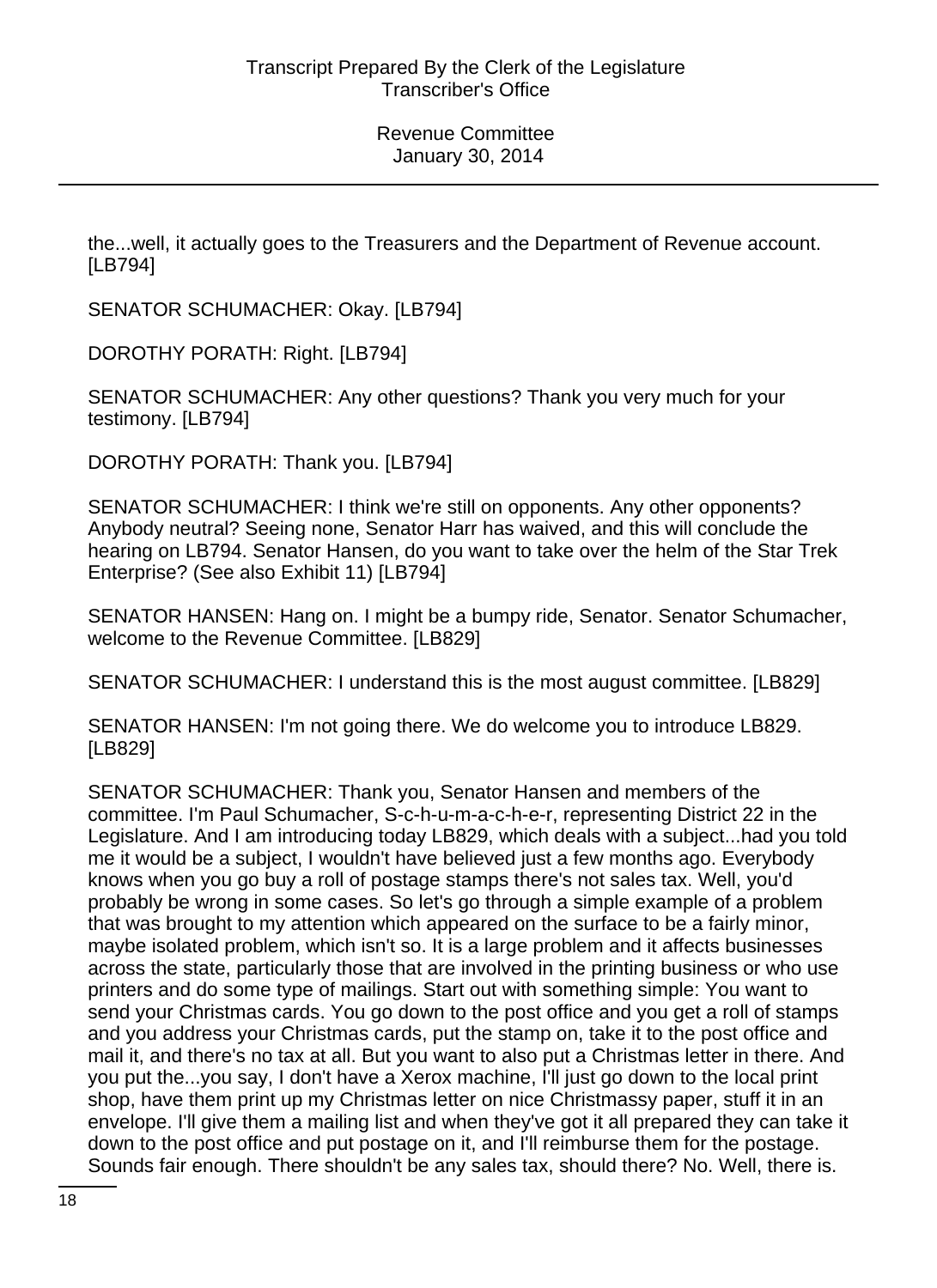Revenue Committee January 30, 2014

And that's the root of the problem. If you hire a printer, the printer whether they lick the postage stamps or use their little postage permit to put postage on them, the printer takes it to the post office, deposits it in the mail after it's done being printed, turns around and bills you for the postage. We charge sales tax on the postage. And on large commercial mailings which people in some cases have to make because they're required by federal law to do large commercial mailings in addition to, you know, maybe other advertising type mailings, that amounts to a lot of money. Now, you can get around it; you can beat it a couple different ways. One, you can have your own Xerox machine, print shop, whatever, if you're big enough to have that, and then there's no problem because you're just like the person mailing their own Christmas card. You know, print it up, put it in the back of the pickup truck, run it down to the post office, and boom, no sales tax. You also can have the printer drop it by your facility and you run it to the post office, affix the postage, no sales tax. You can meet the printer at the post office if you want, and you carry in the baskets of printing material, same deal, no sales tax. So when we see a rather significant fiscal note on this thing of a couple million dollars a year, it's a fiscal note that is generated by people who probably don't know there's a shortcut to it and they're probably right now finding out there's a shortcut to it. And printers who are right now finding out there's a shortcut to it by doing...by just delivering it to the mail, the sender himself delivering it there. We shouldn't put businesses through having to do an inefficient step in order to be treated fairly on postage. The way we're doing it now creates three issues. The first issue is, particularly if you're in a border bleed situation, you use a printer across the river, you don't have to pay the tax. Well, you save the tax. But Nebraska ships out maybe a \$10,000 to \$15,000 printing job to across the river and printers over there, if it's in the situation of Omaha and Council Bluffs. A plain loss of revenue and a loss of business. It treats small businesses unfairly because you can't run your own print shop. The big guys, the real big operators that send out a lot of credit card type information or things like that, they do it all in-house. And so it really squeezes the smaller operation fairly significantly, and is basically very, very unfair in that particular situation. I believe I'm actually going to have support for this bill today. That's unusual. (Laughter) I'm glad that Senator Harr took all the opposition bills today. But it's a problem. It is certainly an unexpected thing. I never realized that there was this kind of wrinkle. Postage always, in my mind, was never taxed. And we should not be saying we're business friendly on one hand and making businesses go through a meaningless hoop just to be treated fairly with the big guys or just to keep business in this state. And with that I'd answer any questions. [LB829]

SENATOR HANSEN: Are there any questions of Senator Schumacher? Senator Sullivan. [LB829]

SENATOR SULLIVAN: Thank you, Senator Hansen. Could...Senator...thank you, Senator Schumacher. Could you recap that example you gave and how it would change if this legislation were passed? [LB829]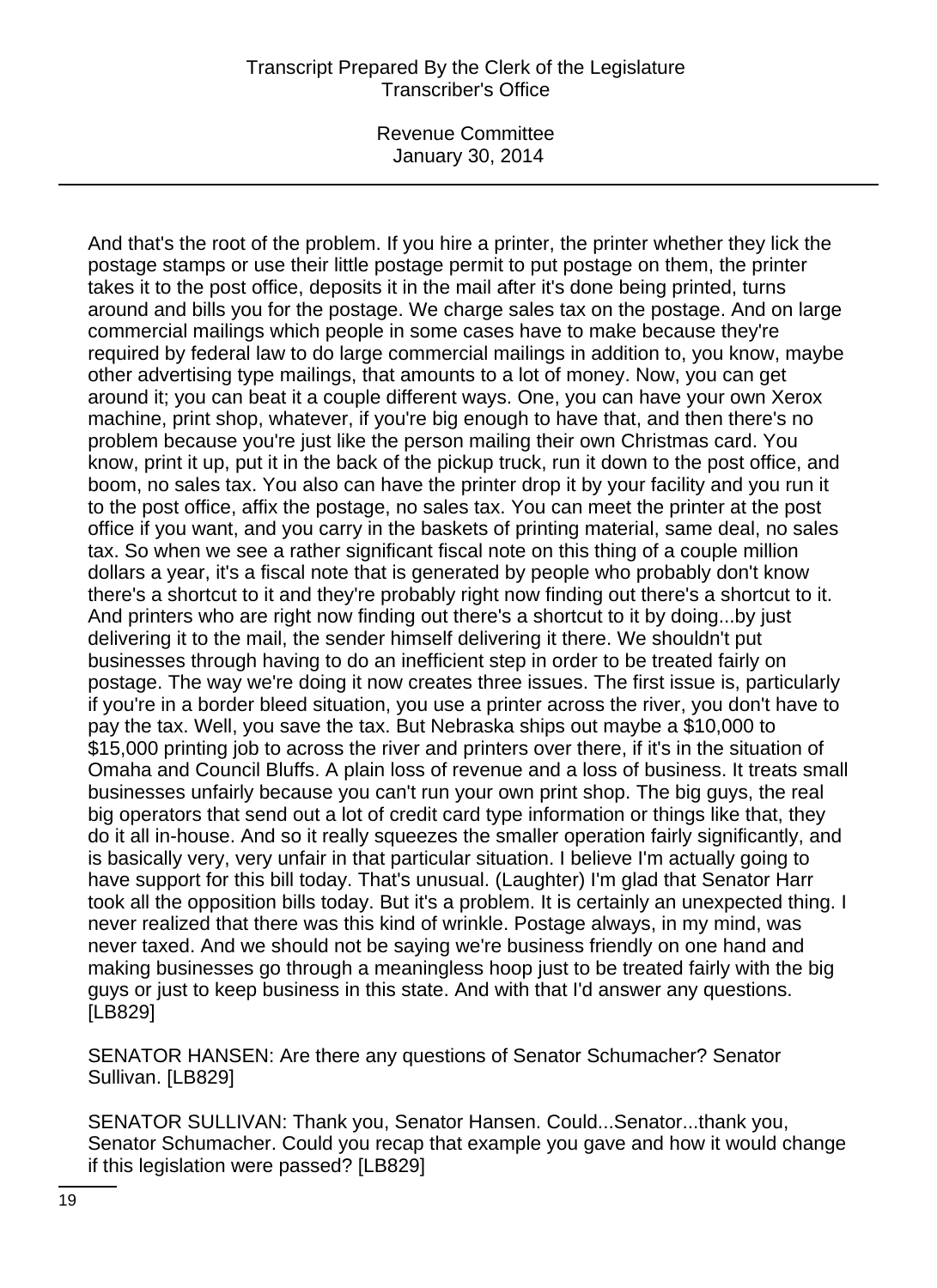SENATOR SCHUMACHER: Okay. Basically, the example I gave with the Christmas cards, step one, you get your Christmas cards, put the stamp on, address them and drop them in the mail, no postage stamps (sic--tax). Step two, you decide you want to send a Christmas letter with it, so you take your mailing list down to the local printer with the script of what you want to say in your Christmas letter; they print it up, they put your address labels on it. They...instead of...most practically, instead of them licking stamps, they'll use their postage permit. And they'll go down to the post office and mail it, and the postman will charge them whatever the mailing fee is, the postage. And they'll write out a bill to you that says, so much for printing Christmas letter and so much for postage reimbursement. Okay? You would get the sales tax on that. Now, you wouldn't have sales tax if this bill would pass, on the postage portion. [LB829]

SENATOR SULLIVAN: On the postage. Just the postage. [LB829]

SENATOR SCHUMACHER: Just the postage portion. All we're talking about is postage. You'd still have the normal thing for printing up the Christmas letter. [LB829]

SENATOR SULLIVAN: Okay. Thank you. [LB829]

SENATOR HANSEN: Any other questions? Senator Janssen. [LB829]

SENATOR JANSSEN: Thank you, Chairman. I might be the Chairman here pretty soon if you keep going. (Laughter) My question...it's not really even a question, it's about the fiscal note. And so to me I disagree with the fiscal note other than I think it's kind of like a thief would lose money if they were in prison as opposed to stealing from people. And that's kind of what I see with this. Was this an unintended consequence, the way it was applied to certain businesses and especially small businesses that we daily hear about, we want to bring...we want to keep our young people here. And I've talked to people about this issue, whether it be campaign materials or whether it be credit card materials, that are starting up and they see this tax, and it was never brought to me. So I guess my question is, how was it brought to you and what's your thought on the fiscal note? And I'd appreciate it if you could do that in under 90 seconds. [LB829]

SENATOR SCHUMACHER: Well, it was brought to me instead of you because they figured you were busy running for Governor. [LB829]

SENATOR JANSSEN: (Inaudible), right, right. [LB829]

SENATOR SCHUMACHER: (Laugh) Okay. Basically people began saying, you know, why do I have to pay tax on postage? You don't have to pay tax on postage. Well, if you literally read our law, it includes postage as part of a delivery. And so that's where the wrinkle comes in. And since we sometimes talk out of both sides of our mouths about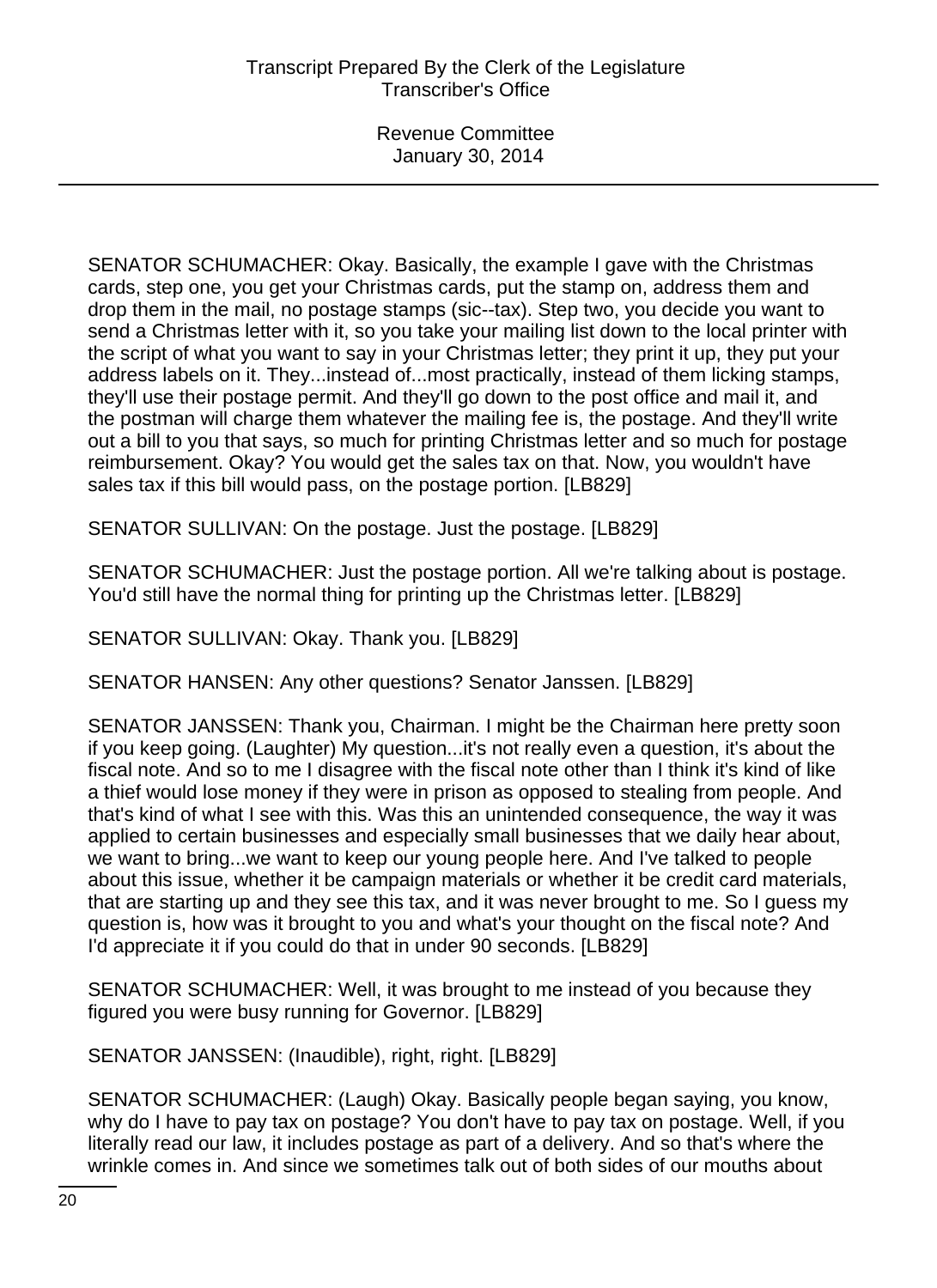wanting to help businesses but we also don't want to give them any money if we can help it, and we want to take some from them if we can, and business-to-business charges, you know, that's how it came down and it's in the books that way. The legal counsel for the committee has pointed out that if the committee chooses to advance this bill, we might have to tweak the statute in a couple different sections in order to make sure and make it very clear that we intend that postage not be charged sales tax. And it's a minor tweaking as I understand it, if we choose to advance this. But that's why. And my 90 seconds are up. [LB829]

SENATOR JANSSEN: Yeah, probably. So it was a misapplication. [LB829]

SENATOR SCHUMACHER: Well, not... [LB829]

SENATOR JANSSEN: But it's true. I mean, it's in the statute. [LB829]

SENATOR SCHUMACHER: It's an unintended... [LB829]

SENATOR JANSSEN: So they're following it but that...unintended consequence maybe? [LB829]

SENATOR SCHUMACHER: It's probably an unintended consequence of not read closely language. [LB829]

SENATOR JANSSEN: Okay. Thank you. [LB829]

SENATOR HANSEN: Any other questions for Senator Schumacher? I have one, Senator, if no one else does. In the 1800s we had a...it costs about \$8 to send a letter from St. Louis to Sacramento via the Pony Express, but we didn't have to pay any sales tax on it. Is there a threshold on the number of deliveries before they start selling...or listing the sales tax on the receipt or whatever it is? [LB829]

SENATOR SCHUMACHER: I don't see one in the statute. And soon it will cost \$8 to send something from here to San Francisco. [LB829]

SENATOR HANSEN: If it keeps going it will be. U.S. postage is...remember, it's running the U.S. Postal Service, and most government entities are financed through tax money. Are stamps, taxes? Aren't stamps a form of taxes? [LB829]

SENATOR SCHUMACHER: No, actually probably...I mean, the constitution has the U.S. Post Office, the federal government set up to run the postal service. [LB829]

SENATOR HANSEN: Delivery? [LB829]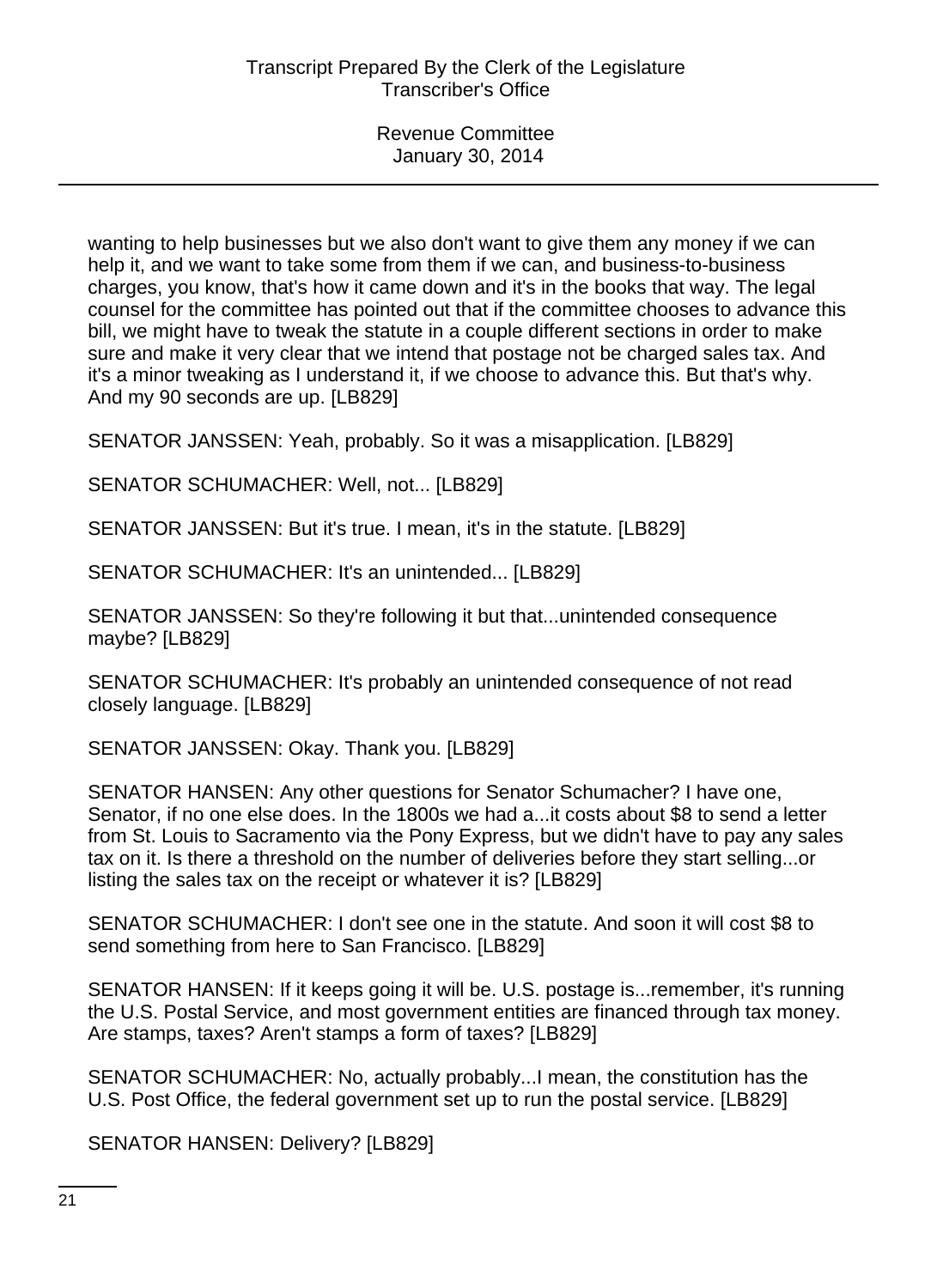SENATOR SCHUMACHER: So I think it's kind of the original FedEx, only it's government run. [LB829]

SENATOR HANSEN: Okay. Any other questions? If not, thank you, Senator Schumacher. [LB829]

SENATOR SCHUMACHER: And I'll stay for closing. [LB829]

SENATOR HANSEN: Okay. Anyone in the proponents? Welcome to the Revenue Committee. [LB829]

CHRIS LaFEVER: Thank you. [LB829]

SENATOR HANSEN: Please state and spell your name. [LB829]

CHRIS LaFEVER: (Exhibits 4 and 5) Good afternoon. I'm Chris LaFever, C-h-r-i-s L-a-F-e-v-e-r, and I appear before you today in full support of LB829. I would like to thank Senator Schumacher for introducing the bill and for Chairman Hadley's cosponsorship. I am president of Pharmaceutical Technologies, Inc., which is a pharmacy benefit management company headquartered in Omaha, Nebraska; and all of our operations are out of Omaha. In 1993, I started this company by borrowing money from my folks, and now I'm the president and CEO of the company. We employ 170 people and do business with a nationwide network of 65,000 pharmacies across all 50 states, processing claims for millions of people. As part of our services, we are required either by law or by contract to send out hundreds of thousands of mailings every single month. These mailings are not advertisements, solicitations, or promotional literature. Rather these mailings are primarily explanation of benefits, account statements, and privacy notices. In the case of Medicare beneficiaries, federal law requires us to send out these EOBs on a monthly basis, and requires enrollment kits, identification cards, and benefit letters to beneficiaries to be delivered on a periodic basis. The printing and delivery of these items are sourced entirely to Nebraska businesses, and are, thus, subject to the Nebraska sales tax, since we only have one business location which is in Nebraska. This is because nonpromotional material is considered other direct mail. Our company contracts with a printer in Omaha to print our mailings and then collate, fold, and stuff these documents for mailing to members and member pharmacies. On a monthly basis this printer informs us of the amount and price of U.S. postage that will be required to mail that month's mailings. The printer then asks that we cut a check made directly out to the U.S. Postmaster. When we receive a statement from the Nebraska printer for these charges, everything is itemized, including the amount of U.S. postage, and Nebraska state and local sales taxes are charged on the entire amount. In other words, we are being charged sales tax on the U.S. postage. This is because postage is considered a delivery charge under current Nebraska law and interpretation. The printer does not have an upcharge such as a handling charge. When you or I go to the post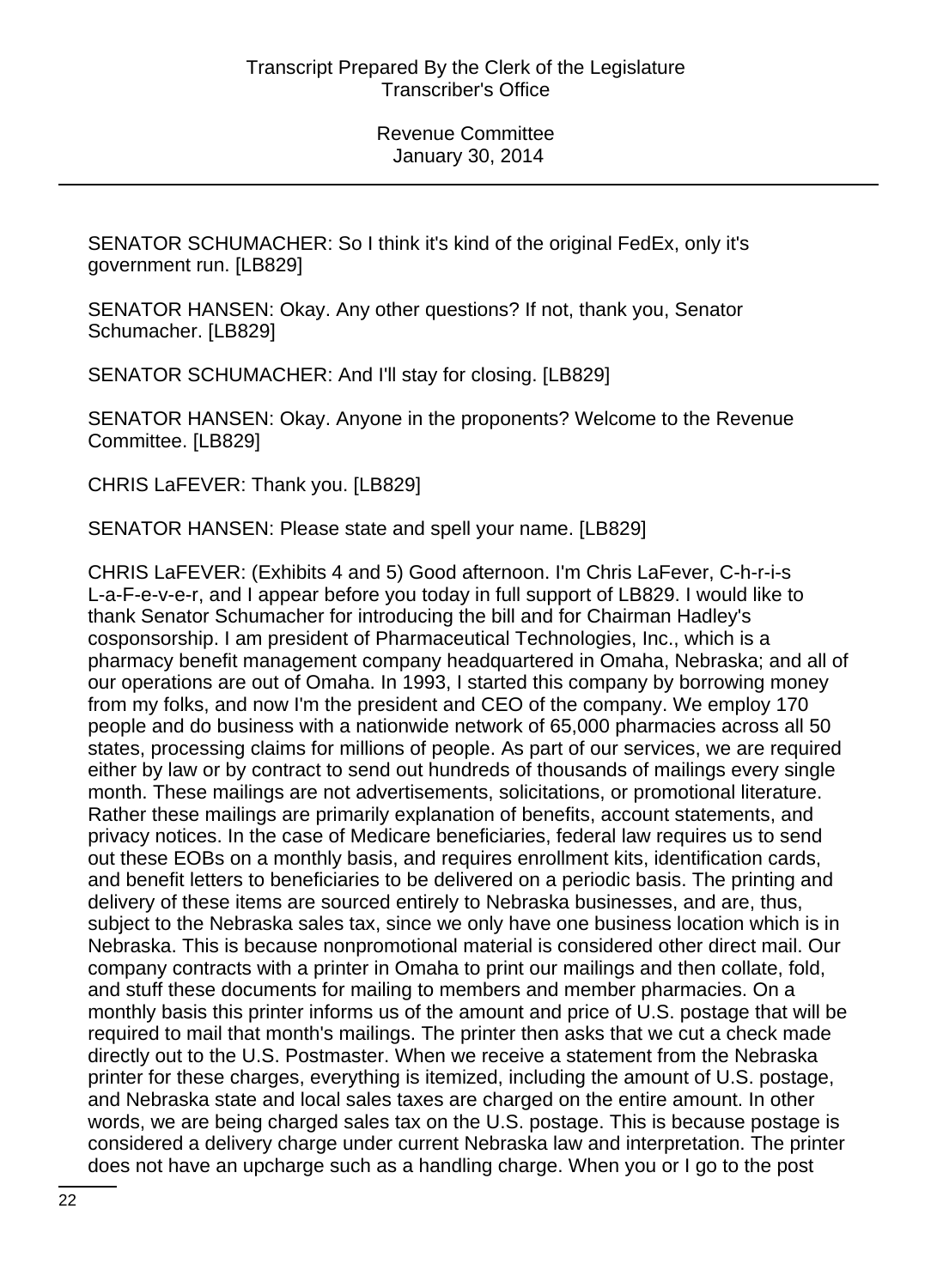Revenue Committee January 30, 2014

office or the grocery store to purchase U.S. postage, we are not charged sales tax. However, because we are directly reimbursing the U.S. Postmaster through a pass-through statement from a Nebraska printer, we are required to pay sales tax on the postage. In my handouts, which I think you should all have, I brought an example of one of my monthly statements from the printer to show exactly how this is done, along with a detailed cover sheet to explain. As you can see, this tax on U.S. postage is costing my company an average of \$3,500 per month, and that was before the recent hike in postage. I was under the understanding that postage stamps were a federal obligation and thus they shouldn't be taxed. If I took this printing in-house, as many other companies are now doing, and did it myself, I would not incur the sales tax on postage. However, I am not in the printing business and don't intend to do so. I also don't wish to move this business to Iowa, as we are a Nebraska-based company and want to keep our business in Nebraska. Yet, in Iowa, the sales tax would not be applied to the postage. LB829 would provide that when U.S. postage is a separately stated charge on an invoice, bill of sale, or similar document, it would not be considered a part of the sales price, and thus, not subject to sales taxation. We support the bill and any clarifying amendments to achieve the intent of the legislative change required. Thank you for your favorable consideration of this measure, and I would be happy to entertain any questions the members of the committee may have. [LB829]

SENATOR HANSEN: Are there any questions? Seeing none, thank you very much for coming... [LB829]

CHRIS LaFEVER: Thank you. [LB829]

SENATOR HANSEN: ...and explaining your situation. Next testifier in...proponent. Welcome to the Revenue Committee again. [LB829]

KATHY SIEFKEN: (Exhibits 6 and 7) Again. Senator Hansen and members of the committee, my name is Kathy Siefken, K-a-t-h-y S-i-e-f-k-e-n, here representing the Nebraska Grocery Industry Association in support of LB829. And we thank Senator Schumacher for introducing this bill. I have given the clerk both my testimony and a copy of a document that was an interpretive ruling several years ago. Currently, the state of Nebraska...in the state of Nebraska, sales tax is assessed on postage if the piece is mailed by a third party. The cost of the postage, the cost of the printing, all of those things are identical. They remain the same, yet...and they are paid by the grocer that contracts for the printing to be done. Our warehouses provide our members choices because we have different needs. The choices are that the warehouse will print the fliers, the ad fliers, and mail them out for some of our grocers. And in that case, there is a sales tax paid. In the case where the grocer has the personnel, the software, and the database, and they can mail out their own fliers, the warehouse will go ahead and print the fliers and send them over to the grocer. And in that case, the sales tax is not paid. But the end result is the same in that these same fliers go to customers; the retailers are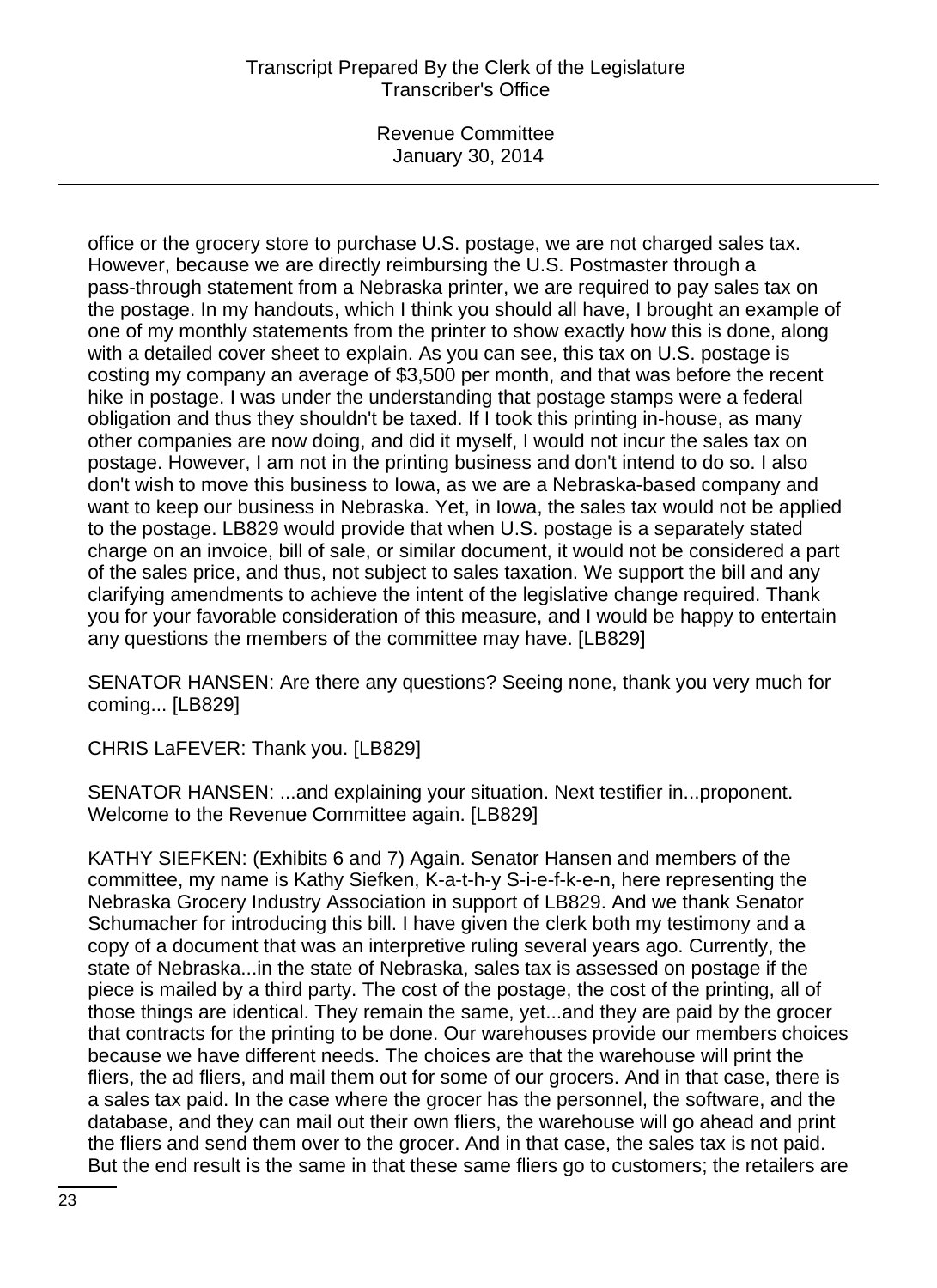Revenue Committee January 30, 2014

the ones that pay for the printing and for the postage. So the transactions are identical except for where or how it's delivered. According to Nebraska law, sales tax can be imposed for transportation costs, and the Department of Revenue interprets the transportation costs to include postage. So, in essence, the tax is imposed because the fliers are mailed out from one location in Nebraska and not from another. LB829 levels the playing field by treating all postage the same if postage is listed separately on the invoice when fliers are being mailed out. I've attached a copy of the interpretation that I talked about a little earlier, from the Streamlined Sales Tax governing board that was obtained several years ago, along with the Streamlined Sales Tax rules that I printed from the SST Web site this morning so that you could see that the definitions have not changed. This is an issue of fairness and we would appreciate your support in passing the bill out of committee. And I would also like to add to that, Senator Ray Janssen introduced similar legislation for us many times. I think my files this morning, when I went through them, it looked like there were four different times that he introduced legislation. It wasn't exactly like this but the end result was that it would level the playing field. And when there was a budget shortfall--I think the last time was like in 2006--and when there's a budget shortfall, the Revenue Committee was not interested in listening to us talk about fairness, because there wasn't enough revenue to go around as it was. We're now in a position where hopefully that's changed. We've got income coming in, and we believe that its time may have come. This is the fair thing to do. It's the same advertisements. It's the same customer base. It's just that one added piece where the bigger grocers can actually afford to have someone else do the work for them or can have a third party do the mailings. So it really is an issue of fairness. If you have any questions I'd be happy to answer them. [LB829]

SENATOR HANSEN: Are there any questions? Senator Janssen. [LB829]

SENATOR JANSSEN: Just a comment really. I'd like to note that regardless of political party and former Senator Ray Janssen, a Democrat, wanted to cut taxes as do I, so we do share that commonality within our family, and I'll let him know that you've mentioned him today. He'll appreciate that. Thanks, Kathy. [LB829]

SENATOR HANSEN: Any other questions? Senator Sullivan. [LB829]

SENATOR SULLIVAN: Thank you, Senator Hansen. And thank you, Kathy. Just to reiterate the question I posed to Senator Schumacher earlier, it's not really, is it, that there's any tax evasion. It's like the statute almost requires when that delivery or that printer is doing the work, that they have to charge sales tax on the postage. [LB829]

KATHY SIEFKEN: And I think Senator Schumacher summed it up very concisely and accurately in that perhaps it just wasn't good language at the time. It was one of those things that slipped through. And frankly, the Department of Revenue's job, their task is to find revenue that is owed to the state and collect it. They have been doing their job.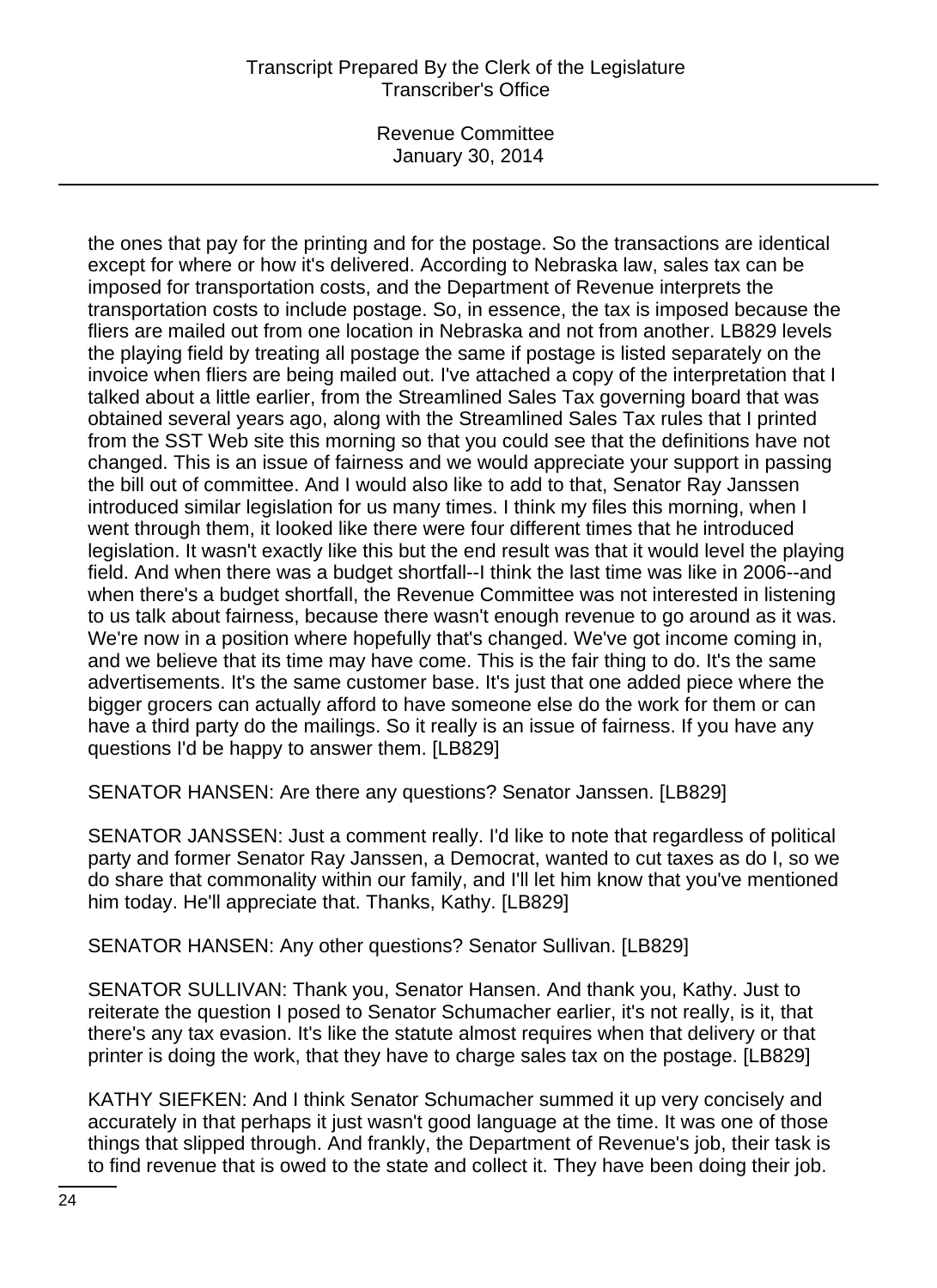So really the fix isn't in changing their interpretation; it's changing the law as Senator Schumacher's bill will do. [LB829]

SENATOR SULLIVAN: Thank you. [LB829]

SENATOR HANSEN: Any other questions? Thank you for coming today. [LB829]

KATHY SIEFKEN: Thank you. [LB829]

SENATOR HANSEN: Next person as a proponent. Welcome to Revenue. [LB829]

TIM KAISER: Good afternoon. My name is Tim Kaiser, K-a-i-s-e-r. I am the CFO business manager of Printco Graphics in Omaha, a 20-year-old printing company employing 90 employees. I'm here to talk about the unfair taxation of sales tax on postage. I feel I am qualified to understand the sales taxation of this issue, as I have a bachelor's and master's degree from Creighton University, and also hold certified public accountant and certified management accountant certificates. First off, Printco Graphics complies with all rules and regulations of sales tax. We have collected and remitted to Nebraska over \$650,000 of sales tax from customers the last three years. Printco, as mentioned, does commercial printing, yet we do some small-scale mailing as well. I wish to explain why the sales tax on postage reduces Nebraska commerce as it relates to the surrounding states, and, in addition, creates very little sales tax for Nebraska. And ultimately, net-net reduces sales tax and jobs in Nebraska, contrary to LB775 and LB312, which is encouraging commerce. The best way to explain this is to start with an example. If Printco does printing for a Nebraska customer, and we also mail for that same customer within Nebraska, we are required to charge sales tax on both the printing and postage. The rationale is that we have done a service for the printing, which we agree with, but we also charge sales tax on postage as the current law reads, that by affixing a stamp a service has been performed. To show the dollar magnitude, I will illustrate one job we do for a \$10,000 printing job and a \$4,000 mailing. Total bill is \$14,000 before sales tax. Sales tax in \$980 for the printing and mailing, which is \$14,000 times 7 percent. Sales tax just for the printing would be \$700, which is \$10,000 times 7 percent. The difference to the customer is the \$280 in sales tax on the postage. If this is a monthly publication for one of our customers, the annual impact to the customer would be \$3,360 just on that one job. This \$3,360 of sales tax on postage is a considerable amount of money, incremental money, to a publication customer who is continually getting displaced by the Internet and social media. Additional facts. Okay, if Printco mails a piece of product that utilizes Printco's postage permit and the piece is mailed to all 50 states, Printco has to run a software program that is ran to capture the amount that is mailed to Nebraska residents only, and applies sales tax to that Nebraska mailing. This requires Printco to incur additional expense to monitor this very much involved issue. Printers and mailers are trying to reduce costs to remain competitive to the Internet and other states grabbing our business. Yet here we are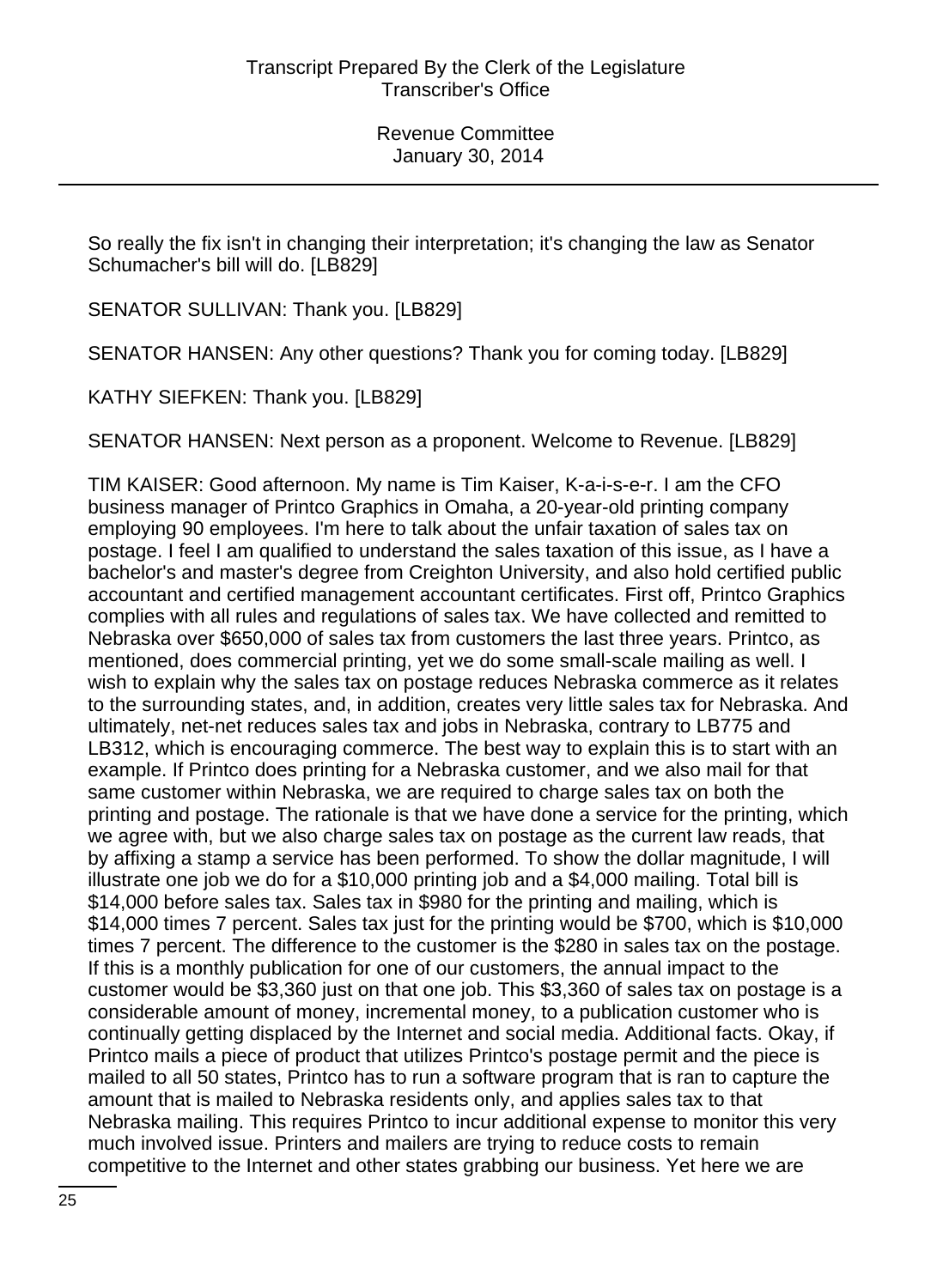Revenue Committee January 30, 2014

incurring additional costs, going in the opposite direction relative to cost to make us competitive to other states and other mediums...making us anticompetitive to other states and other mediums. The problem is, is ultimately this, is customers are very smart people who know their costs and go where the costs are the cheapest and have the least complexity. Printco competes with various printers from other states each time we bid a job. If the customer we are trying to win is a Iowa customer with Iowa and a majority of Nebraska mailings using the \$14,000 job discussed earlier, the customer will ultimately award the job to the Iowa printer for both their printing and mailing for two reasons. One, it will save them \$3,360 annually on sales tax; and two, customers will go to the printer where the mailing is occurring because those usually act in tandem. Printers cannot compete on a level playing field today given the taxation. And my understanding is that we are only one of the three states in the whole country who tax postage, however you want to define the postage, whether it be a delivery, a service, or whatever the case may be. We are losing more sales tax revenue because of this law, and I'd just like to at least compete on a level playing field with all the other states. And just one thing in addition to Senator Janssen, it's very popular to say you want to cut taxes. Everybody wants to cut taxes. I agree with you wholeheartedly. What this will do, if you change the law, it will actually increase sales tax for Nebraska net-net, because I am losing that \$700 print job because they are escaping over the river to avoid that \$280 charge. So net-net, you may lose on paper, but objectively what is camouflaged is how much that I am not able to print and charge sales tax on. If you have any questions, I'd be glad to answer. [LB829]

SENATOR HANSEN: Are there any questions for Mr. Kaiser? I have one question. Half the senators sitting around this table are running for an office. What do you do for political ads? I mean, there's a lot of mailings going out because we have a lot of candidates running for various offices this year. I mean, I don't know how many there are total, but there's quite a few. Political ads, every four years, get pretty busy. Do you collect sales tax on those? [LB829]

TIM KAISER: To be totally honest with you, the elections happen only every two years, every four years. Those candidates usually go through brokers. They don't deal directly with printers. [LB829]

SENATOR HANSEN: Okay. [LB829]

TIM KAISER: And brokers, because they know costs better than anybody, they do not come to us. They go to Iowa to get their printing and mailing done. I can't speak for that because I don't mail for them, but that's what...the fact that we don't have any, that leads me to believe that's what our competition is getting. [LB829]

SENATOR HANSEN: Okay. Does that raise any questions? [LB829]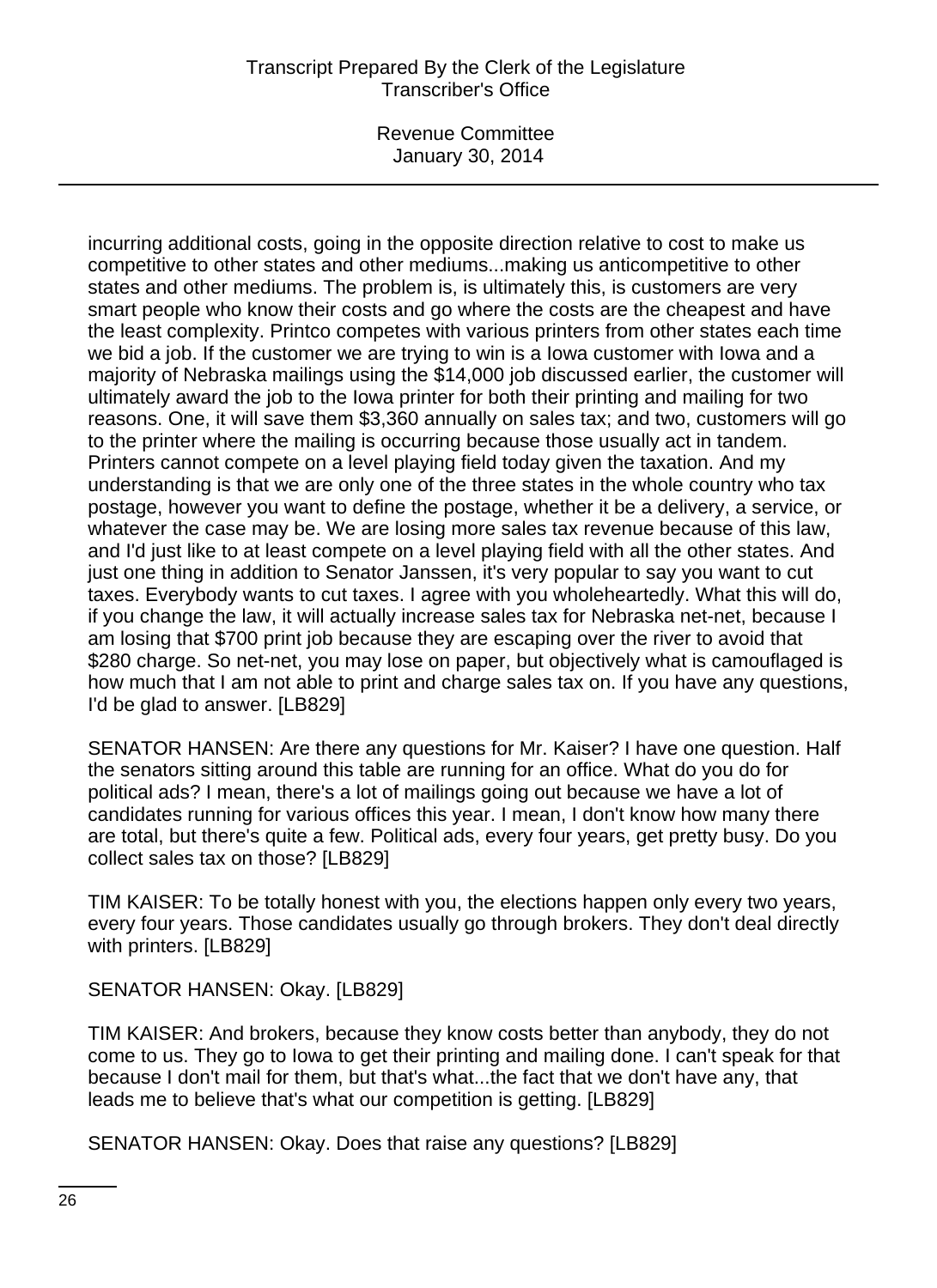SENATOR JANSSEN: Yeah, absolutely. The question is political campaigns, they are taxed then basically the same if they're in Nebraska as anybody else. Right? [LB829]

TIM KAISER: Um-hum. They would be. If they're...if we print it and we mail it within Nebraska, that would be sales taxed. [LB829]

SENATOR JANSSEN: So my choice to use Cutthroat Printing in Nebraska is... [LB829]

TIM KAISER: Either way you're going to pay 7 percent. [LB829]

SENATOR JANSSEN: So, wow. Is there any Iowa-based companies or... [LB829]

TIM KAISER: Unfortunately, that's the reality of the situation is there will be a lot more Iowa-based companies than there are Nebraska for... [LB829]

SENATOR JANSSEN: You're right. You're absolutely right. And that was brought to my attention. I was just kind of playing a little bit there. [LB829]

SENATOR HANSEN: Okay. [LB829]

SENATOR JANSSEN: Thank you. [LB829]

SENATOR HANSEN: Thank you. Any other questions? Thank you, Mr. Kaiser. Next proponent. This is the man with the silver cane. [LB829]

SENATOR JANSSEN: You had one last year. [LB829]

SENATOR HANSEN: I don't have one that pretty. [LB829]

HARVEY SANKEY: I told Senator Chambers last year when I was testifying before the Judiciary Committee, this is my equalizer. (Laugh) [LB829]

SENATOR HANSEN: Welcome to the Revenue Committee. [LB829]

HARVEY SANKEY: (Exhibit 8) Thank you. Chairman Hansen and members of the Revenue Committee that are present, and those who are not present, my name is Harvey Sankey and I represent Printing Industries Midwest, specifically the printing industries of Nebraska. [LB829]

SENATOR HANSEN: Could you spell your name, please, and spell it? [LB829]

HARVEY SANKEY: My name spelled is H-a-r-v-e-y S-a-n-k-e-y. I live at 3204 North 157th Street, Omaha, Nebraska. [LB829]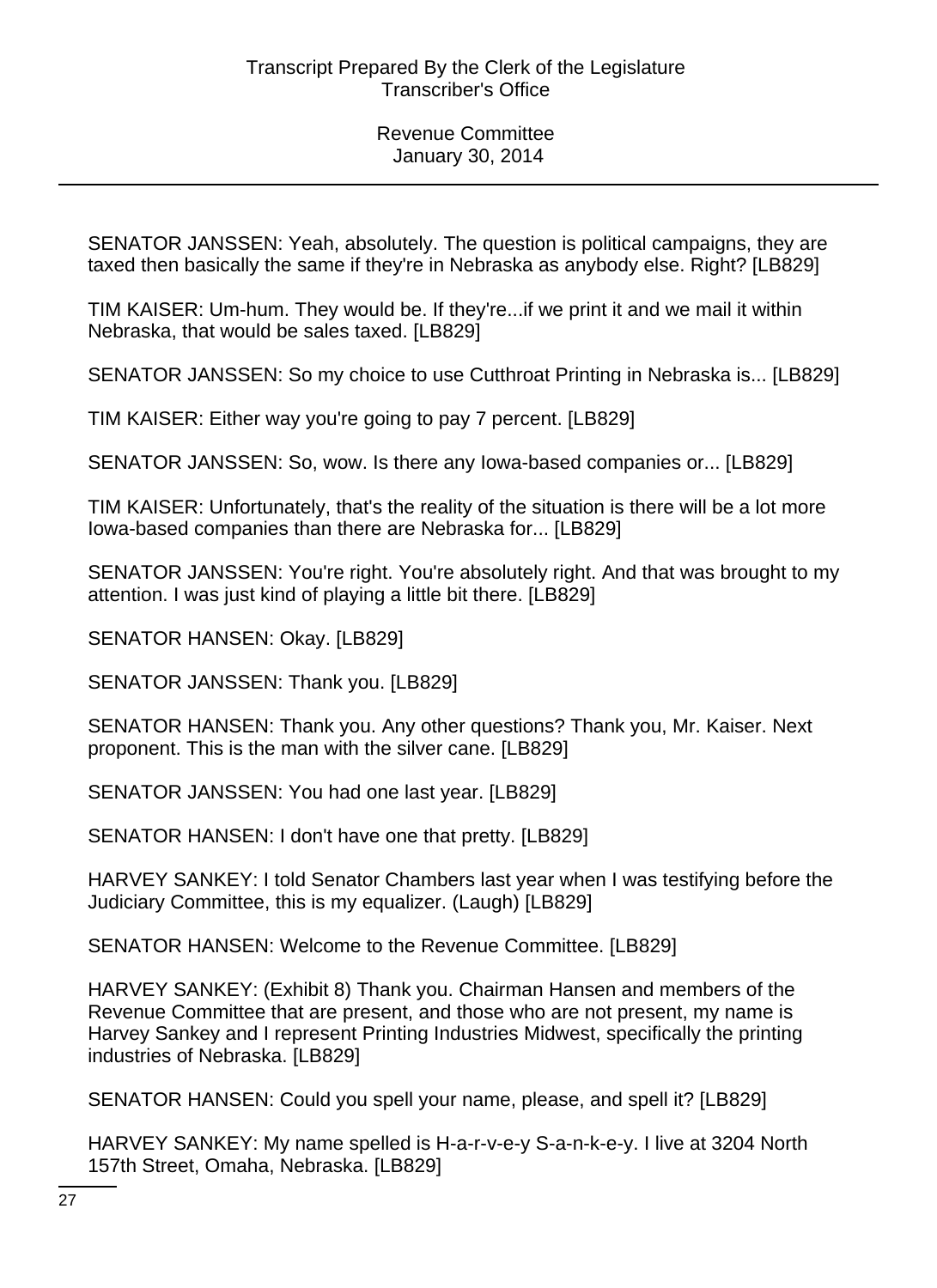# SENATOR HANSEN: Thank you. [LB829]

HARVEY SANKEY: I too support LB829. The printing industries and relating support employ 8,424 workers at 390 establishments in Nebraska. According to the latest survey by the Brookings Institute (sic--Institution) of employment and manufacturing industries in Omaha, printing and related support ranks second. During the last six years the printing industry has declined in Nebraska. There have been bankruptcies, mergers, and reduction of workers at the companies that are still operating. We have lost two major printing companies in Lincoln that employed over 300 workers combined. The remaining companies have reduced shifts, benefits, and wages in order to stay competitive in the print markets of Nebraska and the surrounding states. The competition is fierce and the profit margins are very low, if not break even. We need to reduce costs in order to compete in other states. The elimination of the sales tax on postage will allow us to compete on a level playing field or give us a leg up against the competition. A few thousand dollars or even a few hundred dollars less on a bid can give us a new customer or help us retain a current one. We can't afford to lose customers to out-of-state printers. Some of the printers here in Nebraska rely on direct mail as part of their sales, and we can't afford to lose them. Right now, I've heard over the last couple of years, we want to bring business into Nebraska. Well, we have a problem. Unemployment rate is low and we don't have the skilled work force, so we have to concentrate on businesses that are here in Nebraska currently. We must retain our current businesses and our skilled work force in Nebraska. If a printer goes out of business or has to lay off workers, these people may leave Nebraska to find a job with another printer. There are very few skilled print workers left in this industry and we must retain those that are still here in Nebraska. Eliminate the sales tax on postage charges on direct mail and retain a printer or other companies that we work with in the direct mail industry. It will also help you on your campaigns. It will reduce your costs for your campaigns. [LB829]

SENATOR HANSEN: Are there any questions for Mr. Sankey? I have one. [LB829]

HARVEY SANKEY: Yes, sir. [LB829]

SENATOR HANSEN: What about, you know, not only political candidates but most any other mailings, I mean, social media; what do you think social media has done to the printing industry? [LB829]

HARVEY SANKEY: Oh, it's hurt the industry, definitely. If you look at some of your catalogues or some of the magazines that you get, the ad revenues have gone down, the page count has gone done. It's very much hurt the printing industry, the media right now. They can advertise over the Internet. A lot of these industries can sell over the Internet too, and avoid a lot of catalogues and magazines. It's hurt not only the printing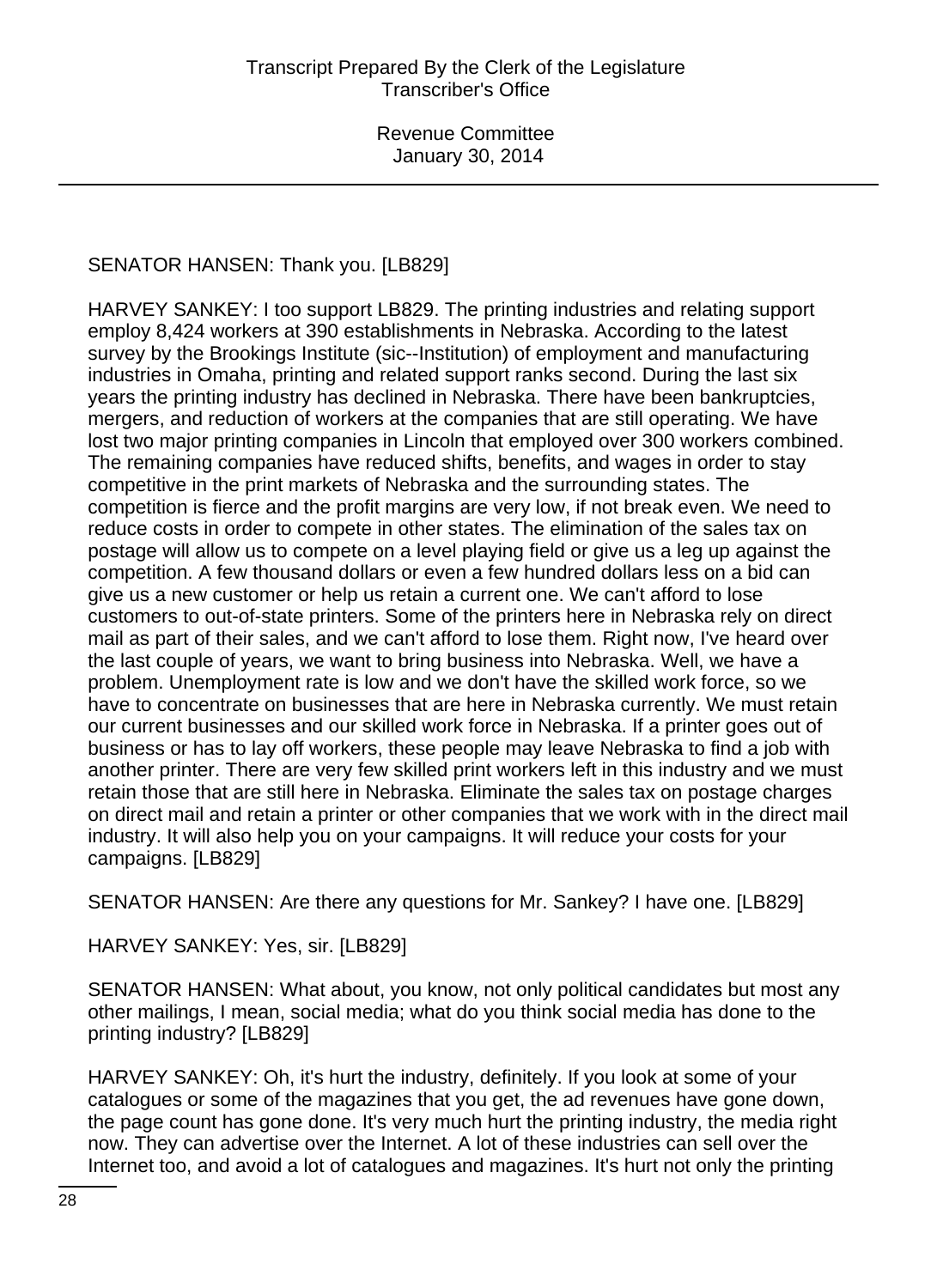industry but the paper industry too. A lot of the newspapers are folding. Paper industries are closing. They're eliminating a lot of their paper machines. So the effect is...goes into that area also. [LB829]

SENATOR HANSEN: Thank you. I appreciate that input there. Any other questions? If not, thank you for coming today. [LB829]

HARVEY SANKEY: Thank you. [LB829]

SENATOR HANSEN: The next proponent. [LB829]

ROBERT HALLSTROM: Senator Hansen... [LB829]

SENATOR HANSEN: Welcome back to Revenue. [LB829]

ROBERT HALLSTROM: (Exhibit 9) Thank you. Senator Hansen and members of the committee, my name is Robert J. Hallstrom, H-a-l-l-s-t-r-o-m. I appear before the committee today as a registered lobbyist for the Nebraska Bankers Association in support of LB829. Our story is no different than those that you have already heard today, of financial institutions that outsource some of their customer mailings for things like bank statements, privacy notices, and other types of mailings are also subject to the imposition of the sales tax. We don't think that makes a lot of sense, if any. It certainly is not fair and would encourage the committee to advance the bill and allow Nebraska to join the vast majority of other states that exempt postage that's separately stated from the delivery charge definition for purposes of sales and use taxes. I'd be happy to address any questions. [LB829]

SENATOR HANSEN: Any questions for Mr. Hallstrom? If not, thank you. [LB829]

ROBERT HALLSTROM: Thank you. [LB829]

SENATOR HANSEN: Next proponent. [LB829]

RON SEDLACEK: Thank you, Senator Hansen and members of the Revenue Committee. [LB829]

SENATOR HANSEN: Welcome. [LB829]

RON SEDLACEK: For the record my name is Ron Sedlacek, R-o-n S-e-d-l-a-c-e-k. I'm here on behalf of the Nebraska Chamber of Commerce and Industry in support of LB829. Just a little bit of background. Back in 2011, the Revenue Committee considered and enacted into law LB211, which conformed a number of Nebraska definitions to the Streamlined Sales Tax Agreement. And one of the areas deals with direct mail, and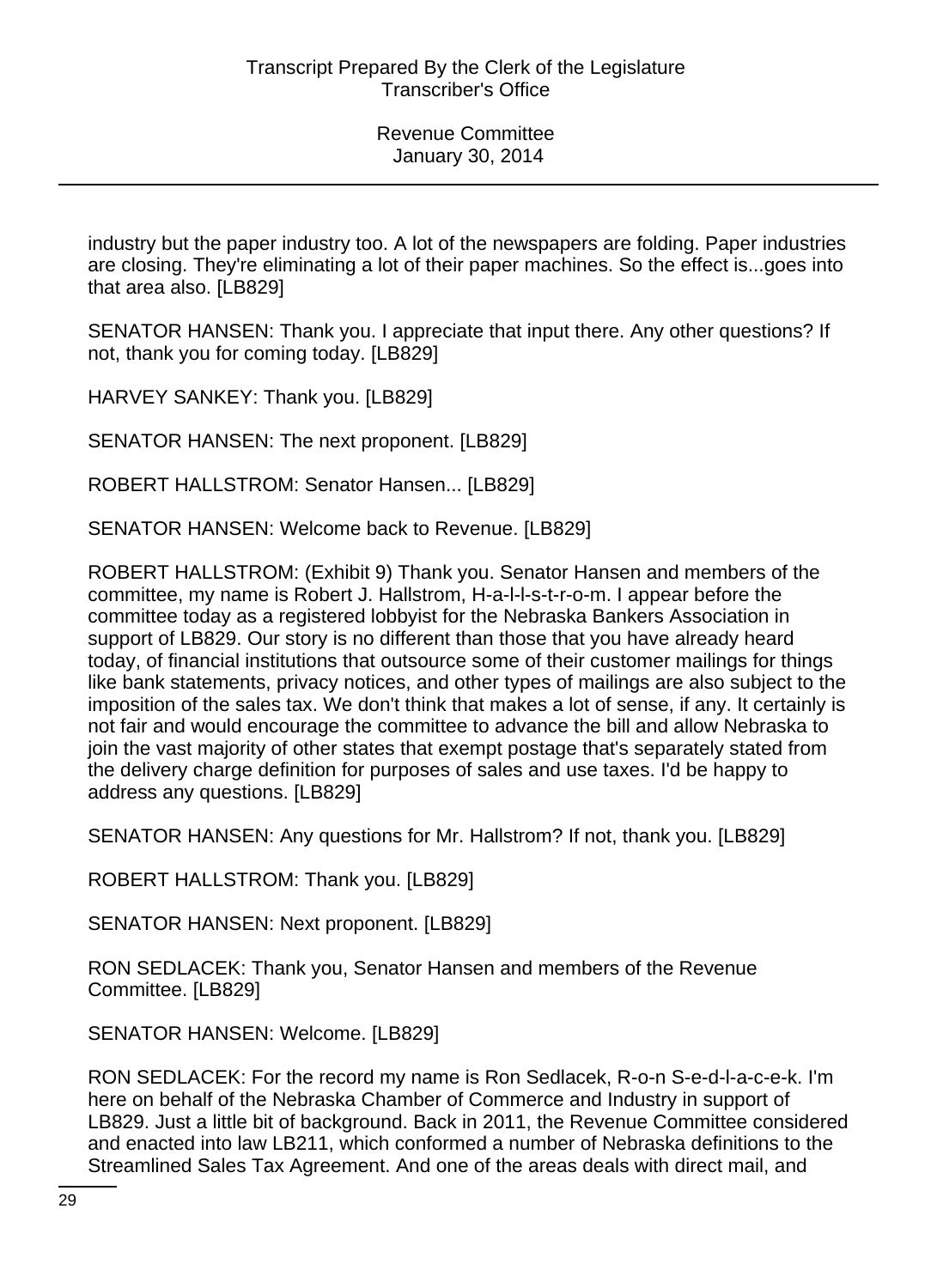Revenue Committee January 30, 2014

they essentially...in conforming with that agreement, there's two types of direct mail. And that's one item I just wanted to mention here to call your attention to. LB829 refers to direct mail. Okay? So, for example, if you have a situation of postage and handling and that's a service that is not direct mail necessarily, you buy a book from, you know, some other retailer and there's postage and handling of \$7.50 or whatever it could be, that would be subject to tax. However, in this particular case there are two types of direct mail. There's the direct mail that is promotional material, solicitations. I suppose campaign publications would fit in that category. There's a sourcing rule in Nebraska as well as the other streamlined states, and that is that you pay tax on that which is delivered to Nebraska residents, but if you're mailing in all other states you don't. Okay? Then there is other direct mail. Other direct mail is treated differently. That is nonpromotional material, and that would be your statements, invoices, and so forth. So that is all sourced tax...as far as sales tax is concerned, to the purchaser. So the company takes it to the printer and these things are done...you know, the task is accomplished. You owe the sales tax on the entire mailing. And that's part of the streamlined issue. So this issue is not new and in most states because most states have made an adjustment, and that is they have exempted U.S. postage for direct mail. Only a handful of states are left. In fact, Indiana, in last year's legislature, enacted legislation almost identical to LB829. The Nebraska Chamber of Commerce and Industry believes that, number one, U.S. postage is a federal obligation and should not be taxed. Number two, as Senator Schumacher mentioned, it's in a sense a little bit of form over substance as to how you direct your path. You can avoid the sales tax. But what the current law is doing essentially is saying, well, why don't you just integrate operations and bring it in-house? And there have been a number of businesses that have been. In that sense you don't have to pay the sales tax, but to the detriment of other industries in Nebraska where you could be generating more sales tax. So it's unfair, particularly in a border situation, where you can go across the river. Iowa doesn't charge that tax. Kansas doesn't. Even South Dakota, which taxes just about everything that moves, does not tax U.S. postage. I believe all the surrounding states do not. And we feel that Nebraska should actually join the vast majority of states and enact this particular legislation. And be happy to answer any questions that you might have. Yes, Senator. [LB829]

SENATOR HANSEN: Are there any questions for Mr. Sedlacek? Senator Janssen. [LB829]

SENATOR JANSSEN: Thank you, Mr. Sedlacek. Do people that have jobs and pay income tax move into South Dakota? [LB829]

RON SEDLACEK: Pardon? [LB829]

SENATOR JANSSEN: Do people in South Dakota move? [LB829]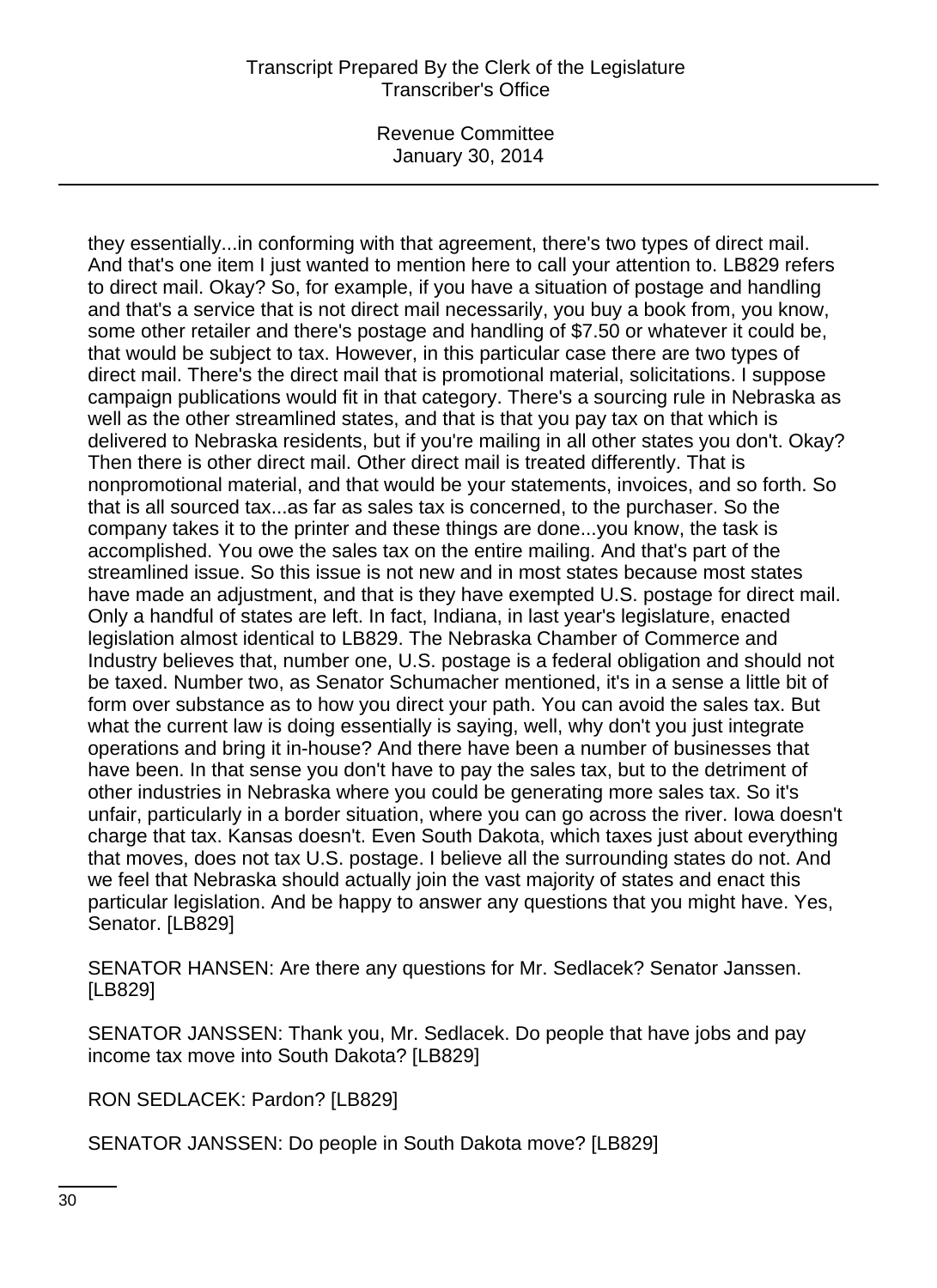RON SEDLACEK: Do people in South Dakota move? [LB829]

SENATOR JANSSEN: Yes. [LB829]

RON SEDLACEK: Move to? [LB829]

SENATOR JANSSEN: You said anything that moves in South Dakota. [LB829]

RON SEDLACEK: Oh, okay. I understand. Well, now I understand what you're saying. [LB829]

SENATOR JANSSEN: They do not pay income tax in South Dakota. [LB829]

RON SEDLACEK: No. (Laugh) That's right. That is true. [LB829]

SENATOR JANSSEN: I just wanted to make that point. We're in "agreeance." [LB829]

RON SEDLACEK: Okay. [LB829]

SENATOR JANSSEN: I just wanted to point that out on the... [LB829]

RON SEDLACEK: Okay. [LB829]

SENATOR JANSSEN: Thank you. [LB829]

SENATOR HANSEN: Any other questions? If not, thank you. [LB829]

RON SEDLACEK: Thank you, Senators. [LB829]

SENATOR HANSEN: Next proponent. [LB829]

BRUCE BOHRER: Good afternoon, Senator Hansen, members of the Revenue Committee. Bruce Bohrer appearing on behalf of the Lincoln Chamber of Commerce. For the record my last name is spelled B-o-h-r-e-r. I'm not going to try to cover all the ground we're already covered other than just to say we're supportive mainly for all the reasons you've already heard. I hear from small business people on the fairness issue and also what Mr. Sedlacek just mentioned, the idea of a work-around anyway, and what I heard earlier. We shouldn't put businesses through this inefficient step in order to be treated fairly. And I think that really sums it up as to why we need the changes as proposed under LB829. We urge your support of it and I would be happy to answer any questions. [LB829]

SENATOR HANSEN: Are there any questions for Mr. Bohrer? [LB829]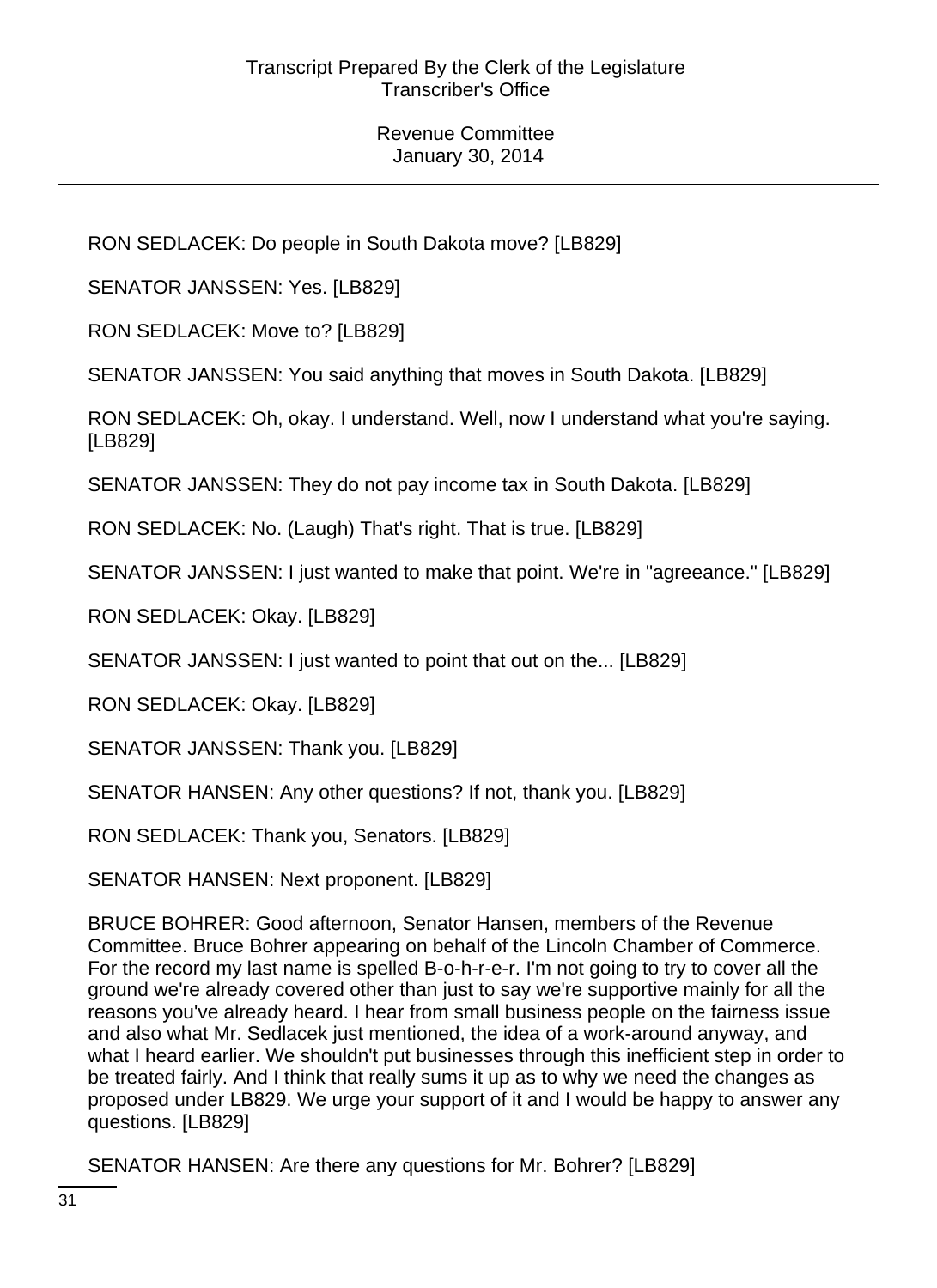BRUCE BOHRER: Thank you. [LB829]

SENATOR HANSEN: Seeing none, thank you. Any other proponent? Mr. Otto. [LB829]

JIM OTTO: Senator and the committee, my name is Jim Otto, J-i-m O-t-t-o. I'm here on behalf of the Nebraska Retail Federation and the Nebraska Restaurant Association in support of this bill. And I don't need to waste your time for all the reasons that have already been said, but I do want to specifically thank Senator Schumacher for taking things like this on that are...in all this effort of changing the tax situation, it seems like there's a huge push to lower taxes, and I am certainly not opposed to that; but it's important that we take a look at the things that are not equitable in the present situation, and I think Senator Schumacher is taking a hard look at that. Thank you. [LB829]

SENATOR HANSEN: Thank you. Are there any questions for Mr. Otto? Thank you. Any other proponents? We've got one. I thought...has the bus showed up yet, Senator Schumacher, with the opponents? (Laugh) [LB829]

SENATOR SCHUMACHER: No. Another one is coming. [LB829]

SENATOR HANSEN: Oh, another one. Thank you. Welcome to the Revenue. [LB829]

VAL NELSON: Thank you. Good afternoon, members of the committee, and thank you, Senator Schumacher, for introducing this bill. My name is Val Nelson, spelled V-a-l N-e-l-s-o-n, and I am here as the owner of a small business called Cutthroat Print in Omaha, Nebraska. I'm the little guy. I'm a newcomer on the block. We just started our business last September, and we are...it's interesting the things that we're learning as we go along. One of the nightmares that we've encountered was the fact that we have to collect sales tax on U.S. postage. And again I'm not going to reiterate what's already been said, but I will say it's a nightmare that when we have a customer come to us with, say, a \$10,000 job, and we have to come back and say, oh, by the way, you owe \$750 for state sales tax. And they go, what? And that's the reaction that we all have because it's wrong. It's just simply wrong to collect sales tax on a service that we don't provide. I'm not the mailer. I'm not the shipper. I merely print and I deliver it to the post office. But because I will deliver it to the post office's door, I'm required to pay sales tax on that. But the thing of it is we don't charge the customer a profit for postage. That's a service. You know, putting that stamp on the envelope is basically a service that we provide for free. And yet, we're supposed to charge sales tax on that? I guess the question I have for you is, why didn't the state just go to the U.S. Postal Service and say from now on we're charging 7.5 percent sales tax on everything that comes through your doors? You'd be laughed out of their doors. (Laugh) And you should be laughed out of your doors for not...if you don't advance this bill. (Laugh) We need to have this bill advanced because it's the right thing to do. We need that as a small business. If...you know, being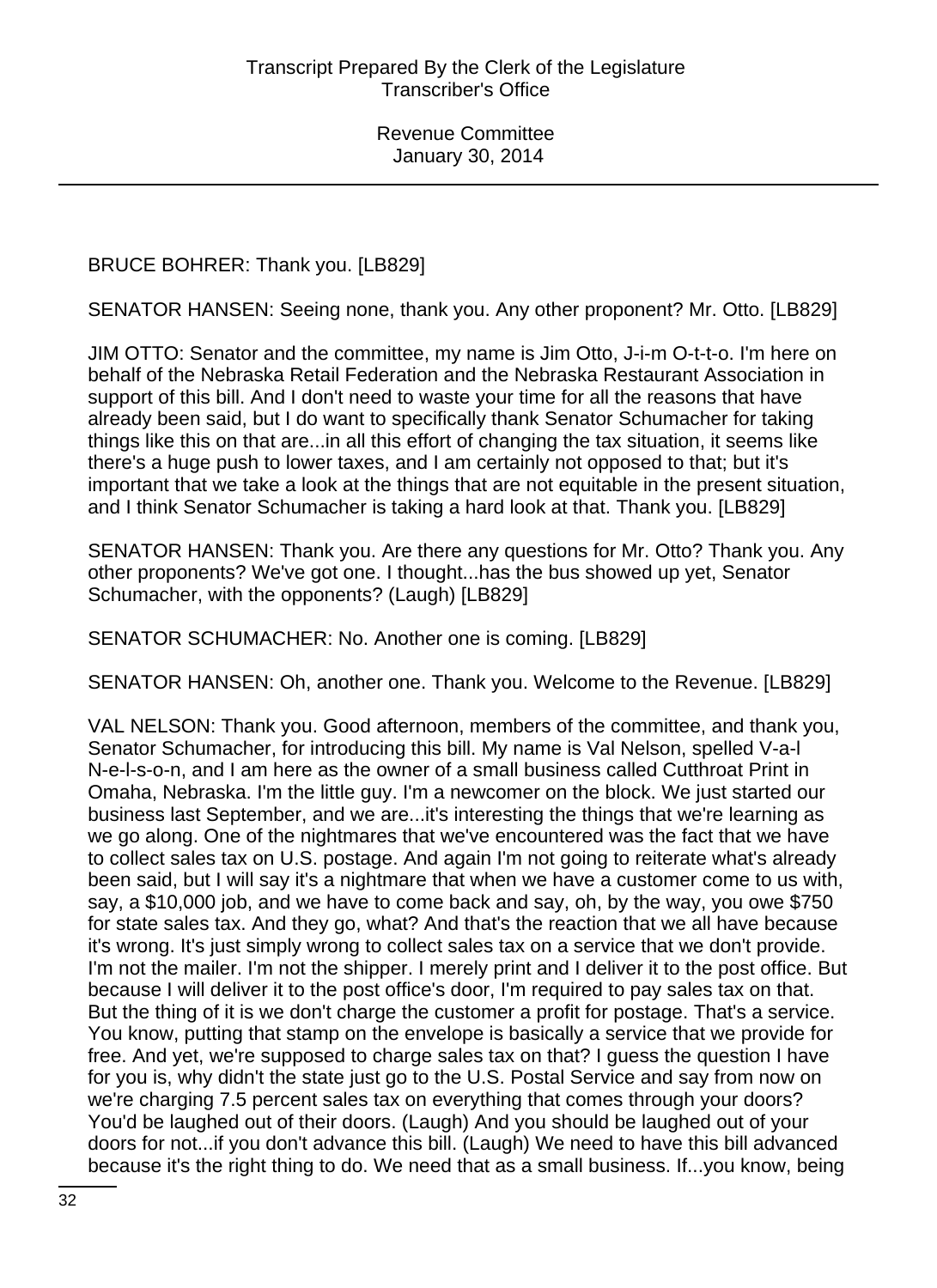Revenue Committee January 30, 2014

in Omaha, the Missouri River is only ten minutes away, and if we have to make the business decision to go to the other side of the river, we'll do that. I don't want to because we're a Nebraska-based business. We're here for Nebraskans and we use Nebraska vendors. We also use a Nebraska software provider to do our accounting for us, and we are fortunate to have one here in the state that could do this. But think about the small businessman that has to go out of state to have their software provided, and they need to go to them and say, oh, by the way, you need to charge our customers sales tax on postage. It would cost thousands of dollars for that client to go to that...or have that software vendor, you know, modify his software to accommodate that one exception, because nobody else does that. So as a small businessman, I plead with you to please advance LB829. We need this. Nebraska needs this. And think of this too: Think of all the business that's being choked back because of the sales tax. Think what that customer could have taken that \$750 and used that to advance his business with. He could have produced...he could have purchased more mailings from us. He could have reached a larger customer base. He could generate more business from that customer base, which would generate more sales tax on that end. But as it is, you basically just cut your nose to spite your face with the law as it currently is. So this law needs to be modified. The sales tax must be repealed. [LB829]

SENATOR HANSEN: Thank you, Mr. Nelson. Congratulations on starting a new business in Omaha. [LB829]

VAL NELSON: Thank you. I hope we can continue. Any questions? [LB829]

SENATOR HANSEN: Are there any questions? [LB829]

SENATOR JANSSEN: Just a quick one. [LB829]

SENATOR HANSEN: Senator Janssen. [LB829]

SENATOR JANSSEN: Mr. Nelson, when you started your business...and myself being a businessman, you put down a plan, I'm certain. And were you aware that the...? I wasn't aware. Were you aware of that? [LB829]

VAL NELSON: No, we weren't aware. That was a gotcha. [LB829]

SENATOR JANSSEN: So you were not aware that we charged, nor was I. [LB829]

VAL NELSON: No, that was something we learned the hard way. And so we had to basically eat some sales tax on jobs that we didn't charge for because we didn't realize that we were supposed to be collecting that. I mean, who does that? [LB829]

SENATOR JANSSEN: Have you lost any specific jobs over that? [LB829]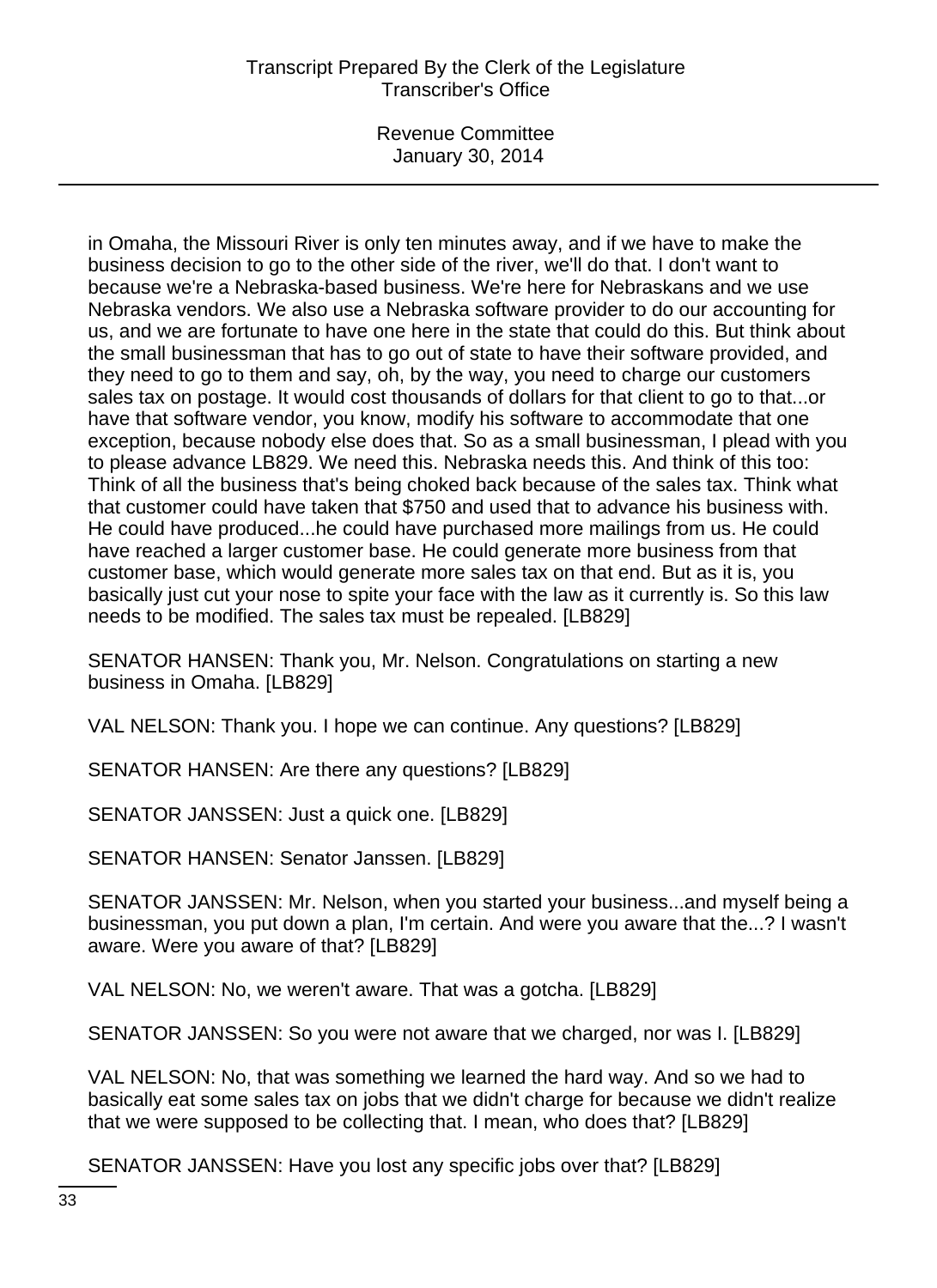VAL NELSON: Yes. We have... [LB829]

SENATOR JANSSEN: I know, especially being in Omaha. I mean, it's a... [LB829]

VAL NELSON: Yes, we actually have lost business because of that. We've had customers that wanted to come to us to do a job. We came together with a proposal and they liked what we did, and then when we gave them the final bill and said, oh, by the way, we have to charge sales tax for the mailing, they said, oh, we can't afford that. So yes, it has cost us business, which costs Nebraska business, which costs revenue to the state of Nebraska because they could have used that money to generate more revenue. We could have used that money to generate more revenue. So yeah, it's a tax on a tax on a tax, basically. [LB829]

SENATOR JANSSEN: Thank you, Mr. Nelson. [LB829]

SENATOR HANSEN: Any other questions? I have one. Mr. Nelson, as a third-party mailer, and I guess what a printer becomes if you do take the printed material to the post office and mail it, do you actually put a stamp on it or is it just a postage machine that has the... [LB829]

VAL NELSON: We use a mail house in Omaha that does that service for us. But we have to reimburse them for the sales tax. I mean, they're not going to eat that. [LB829]

SENATOR HANSEN: Okay. All right, thank you. [LB829]

VAL NELSON: All right. Thank you. [LB829]

SENATOR HANSEN: Are there any other proponents? Are there any opponents to LB829? Is there anyone who wishes to testify in the neutral position? Senator Schumacher, would you like to close? [LB829]

SENATOR SCHUMACHER: Thank you, Senator Hansen, members of the committee. This started out as a little mouse I felt sorry for, and it looks like what it really is, is a lion that roars. And it bears a lot of resemblance to that agricultural repair bill. Something that you really don't think about that much as having economic consequence, and all of a sudden it does. And it affects people's lives directly. It affects commerce in this state. It is fixable, probably for far less than what the fiscal note shows because that fiscal note doesn't count into the fact that it's not a dynamic fiscal note. The revenue that is lost from sales tax on printing itself that is lost to the state doesn't calculate into affect the income taxes that are lost on any profits that might be made by the printers or shippers that might be involved. And it's the kind of thing that we can do something about well within our current fiscal situation, a fairly minor amount of money if there is